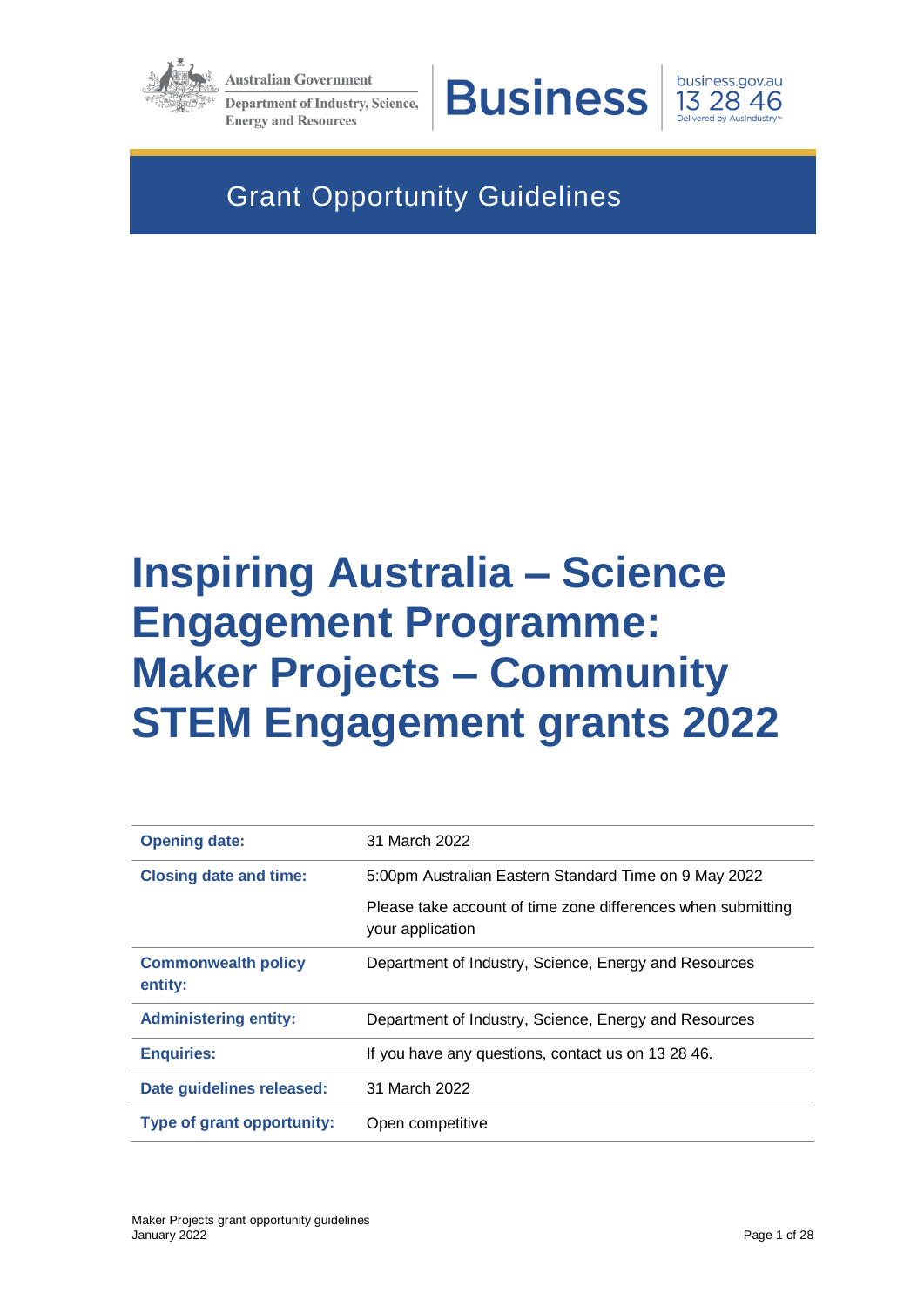# **Contents**

| $\mathbf 1$  | Inspiring Australia - Science Engagement Programme: Maker Projects - Community |                                                                        |  |
|--------------|--------------------------------------------------------------------------------|------------------------------------------------------------------------|--|
| $\mathbf{2}$ |                                                                                |                                                                        |  |
|              | 2.1.                                                                           | About the Maker Projects - Community STEM Engagement grants 2022 grant |  |
| 3            |                                                                                |                                                                        |  |
|              | 3.1.                                                                           |                                                                        |  |
|              | 3.2                                                                            |                                                                        |  |
| 4            |                                                                                |                                                                        |  |
|              | 4.1                                                                            |                                                                        |  |
|              | 4.2                                                                            |                                                                        |  |
|              | 4.3                                                                            |                                                                        |  |
|              | 4.4                                                                            |                                                                        |  |
| 5            |                                                                                |                                                                        |  |
|              | 5.1                                                                            |                                                                        |  |
|              | 5.2                                                                            |                                                                        |  |
|              | 5.3                                                                            |                                                                        |  |
| 6            |                                                                                |                                                                        |  |
|              | 6.1                                                                            |                                                                        |  |
|              | 6.2                                                                            |                                                                        |  |
|              | 6.3                                                                            |                                                                        |  |
| 7            |                                                                                |                                                                        |  |
|              | 7.1                                                                            |                                                                        |  |
|              | 7.2                                                                            |                                                                        |  |
|              | 7.3                                                                            |                                                                        |  |
| 8            |                                                                                |                                                                        |  |
|              |                                                                                |                                                                        |  |
|              | 8.2                                                                            |                                                                        |  |
| 9            |                                                                                |                                                                        |  |
|              |                                                                                |                                                                        |  |
|              | 10.1                                                                           |                                                                        |  |
|              |                                                                                |                                                                        |  |
|              | 10.2                                                                           |                                                                        |  |
|              |                                                                                |                                                                        |  |
|              |                                                                                |                                                                        |  |
|              | 10.3                                                                           |                                                                        |  |
|              | 10.4                                                                           |                                                                        |  |
|              |                                                                                |                                                                        |  |
|              |                                                                                |                                                                        |  |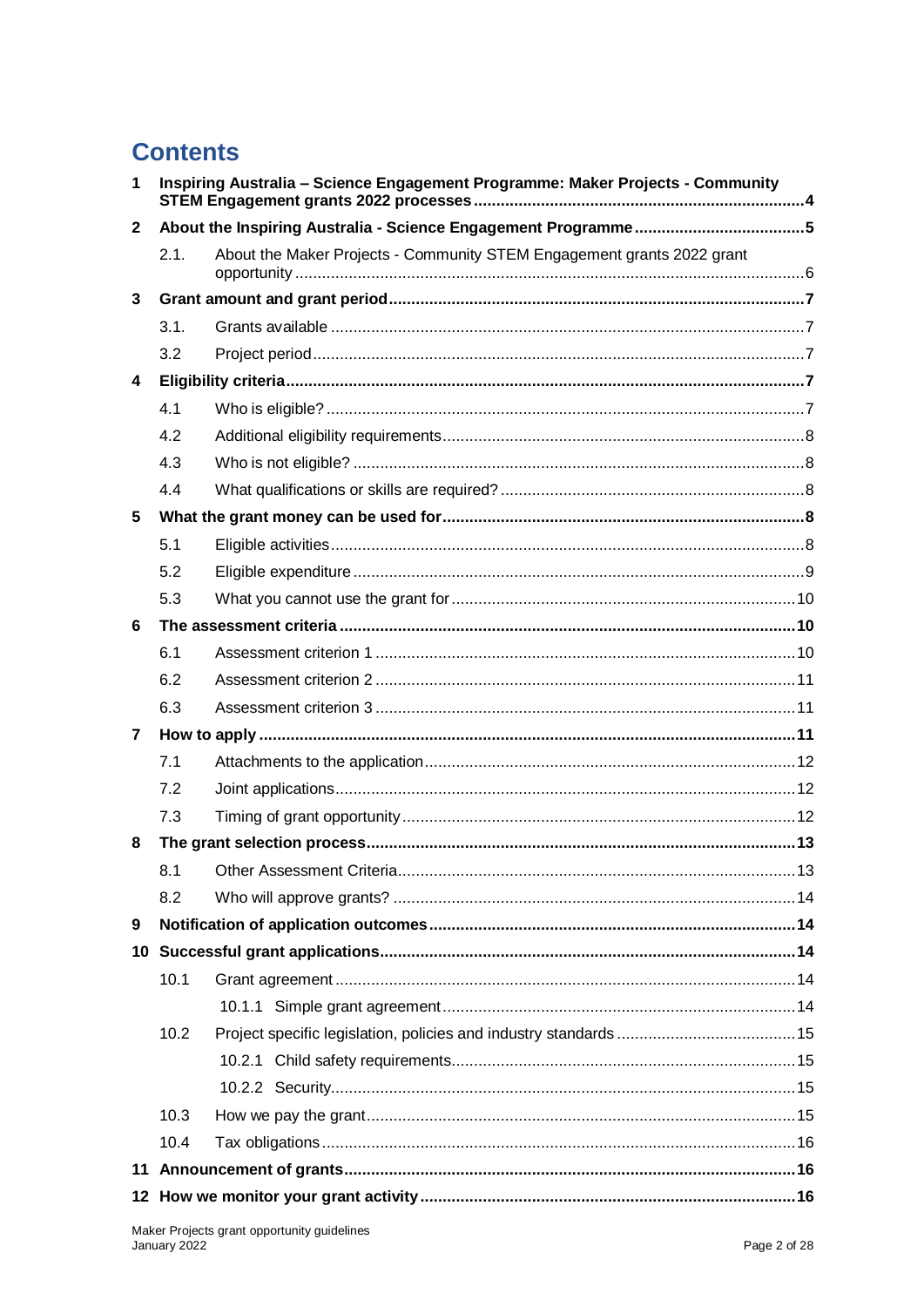| 12.1        |  |  |  |
|-------------|--|--|--|
| 12.2        |  |  |  |
|             |  |  |  |
|             |  |  |  |
|             |  |  |  |
| 12.3        |  |  |  |
| 12.4        |  |  |  |
| 12.5        |  |  |  |
| 12.6        |  |  |  |
| 12.7        |  |  |  |
|             |  |  |  |
| 13.1        |  |  |  |
| 13.2        |  |  |  |
|             |  |  |  |
|             |  |  |  |
|             |  |  |  |
|             |  |  |  |
| 13.3        |  |  |  |
|             |  |  |  |
| Appendix A. |  |  |  |
|             |  |  |  |
|             |  |  |  |
|             |  |  |  |
|             |  |  |  |
| Appendix B. |  |  |  |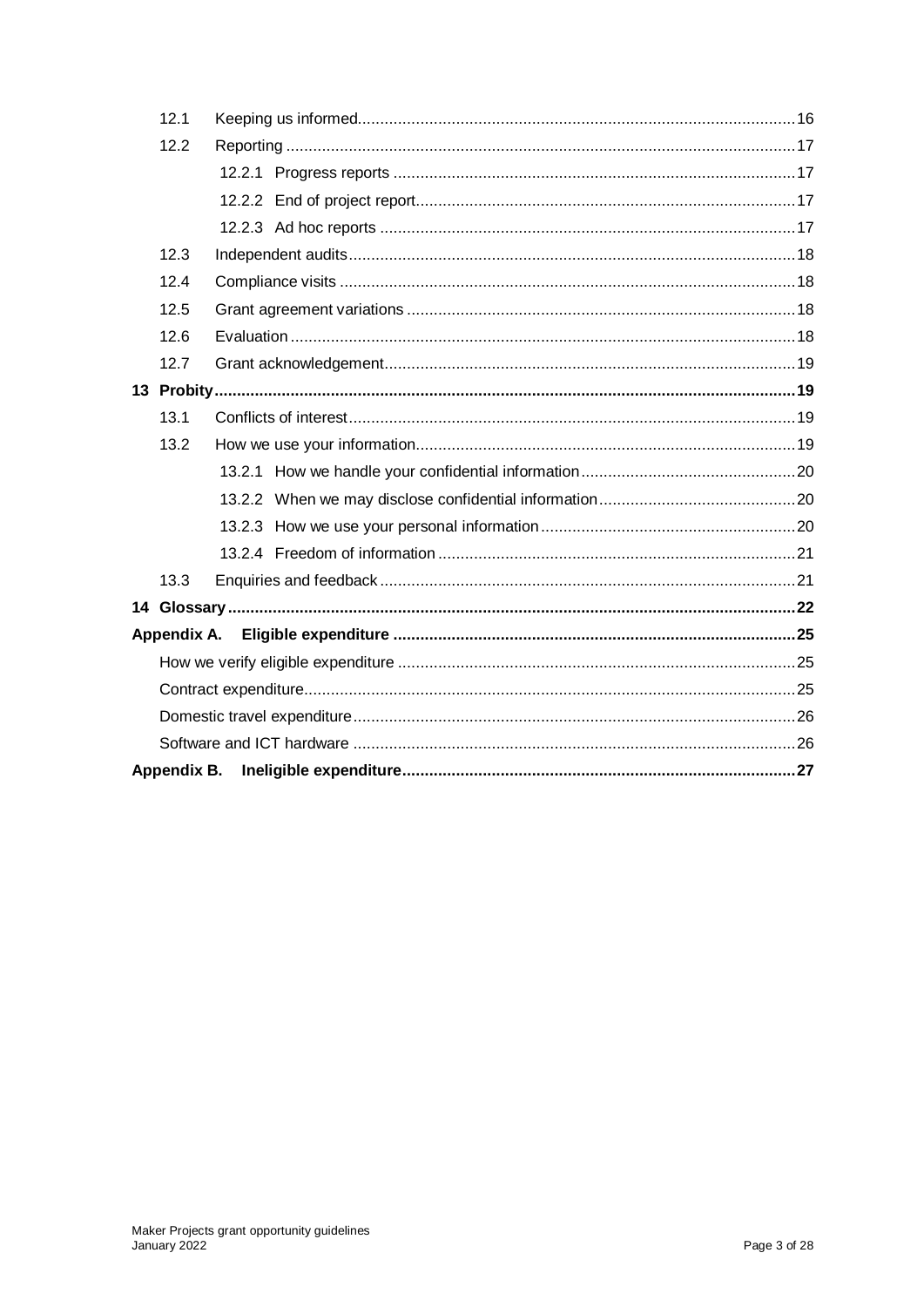## <span id="page-3-0"></span>**1 Inspiring Australia – Science Engagement Programme: Maker Projects - Community STEM Engagement grants 2022 processes**

#### **The Inspiring Australia – Science Engagement Programme is designed to achieve Australian Government objectives**

This grant opportunity is part of the above program which contributes to Department of Industry Science Energy and Resource's Outcome 1. The department works with stakeholders to plan and design the grant opportunity according to the *[Commonwealth Grants Rules and Guidelines](https://www.finance.gov.au/government/commonwealth-grants/commonwealth-grants-rules-guidelines)*.

### ♦ **The grant opportunity opens** We publish the grant guidelines on [business.gov.au](https://www.business.gov.au/) and [GrantConnect.](https://www.grants.gov.au/) ♦ **You complete and submit a grant application**

You complete the application form, addressing all the [eligibility and assessment](#page-9-1) criteria in order for your application to be considered.

### J

#### **We assess all grant applications**

We review the applications against [eligibility criteria](#page-6-3) and notify you if you are not eligible.

We assess eligible applications against the [assessment criteria](#page-9-1) including an overall consideration of value with relevant money and compare it to other eligible applications.

### J **We make grant recommendations**

We provide advice to the decision maker on the merits of each application.

#### ♦ **Grant decisions are made**

The decision maker decides which applications are successful.

#### Ψ

#### **We notify you of the outcome**

We advise you of the outcome of your application. We may not notify unsuccessful applicants until grant agreements have been executed with successful applicants.

#### ብ

#### **We enter into a grant agreement**

We will enter into a grant agreement with successful applicants. The type of [grant agreement](#page-13-3) is based on the nature of the grant and proportional to the risks involved.

# ↓

#### **Delivery of grant**

You undertake the grant activity as set out in your grant agreement. We manage the grant by working with you, monitoring your progress and making payments.

### ♦ **Evaluation of the Inspiring Australia – Science Engagement Programme**

We evaluate the specific grant activity and Inspiring Australia - Science Engagement Programme as a whole. We base this on information you provide to us and that we collect from various sources.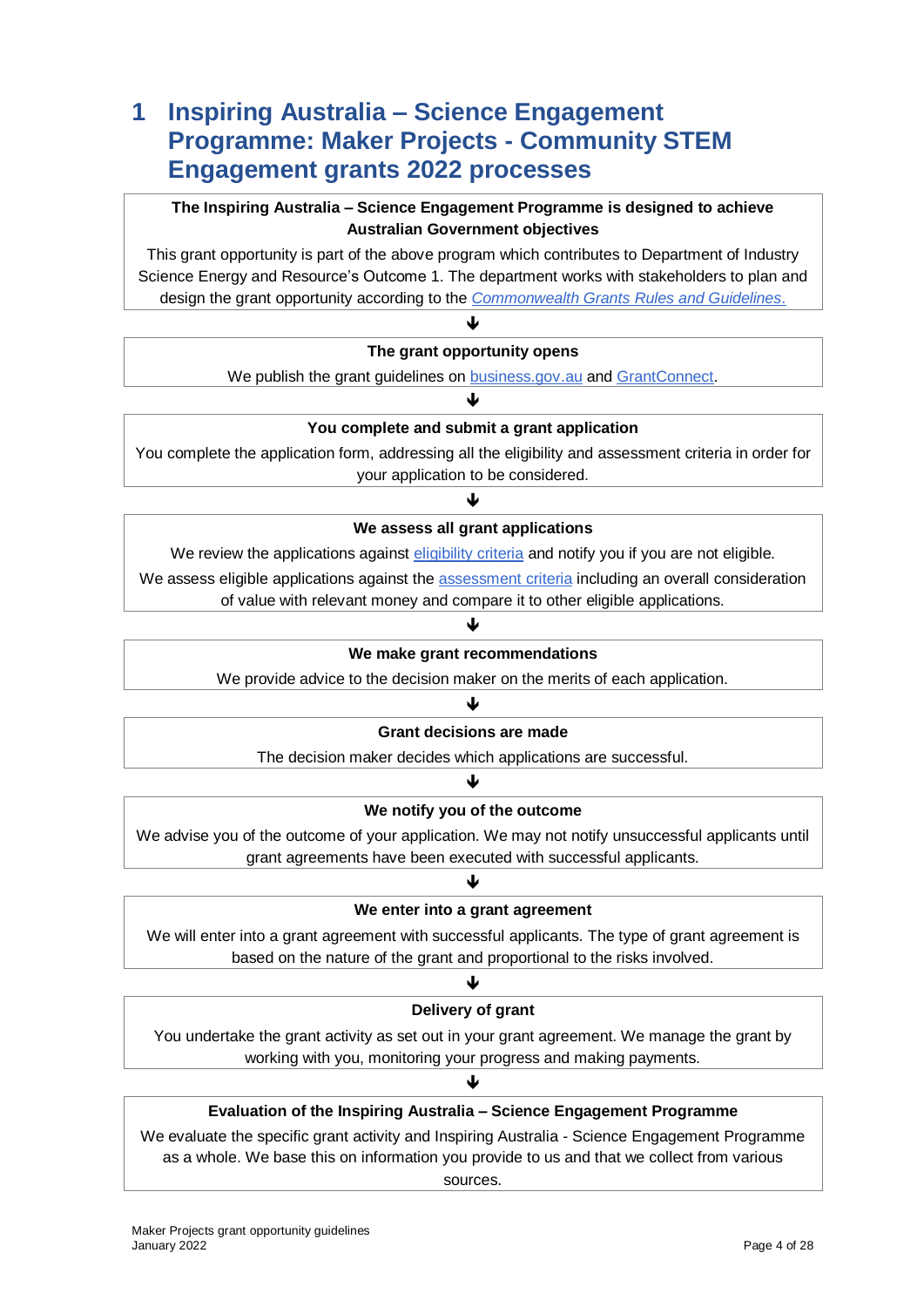# <span id="page-4-0"></span>**2 About the Inspiring Australia - Science Engagement Programme**

The Inspiring Australia - Science Engagement Programme (the program) provides funding for a range of initiatives delivered under the Inspiring Australia banner.

The program contributes to the Government's vision for an Australian society engaged in and enriched by science. Through this program and other science engagement activities, the Government aims to achieve:

- engagement by the wider Australian community with the sciences, including through major activities and events
- public recognition and national awareness and pride in the achievements of our best scientists and innovators
- effective communication on key science issues, between scientists, the general public and Australian decision makers in business and government
- enhanced focus on building skills and capability in science, technology, engineering and mathematics (STEM) and digital literacy, in Australian schools and communities.

It does this by funding and supporting a range of science communication and engagement activities and events under the following program elements:

- Prime Minister's Prizes for Science
- National Science Week
- **Targeted Science Communication**
- **Citizen Science Grants**
- **Maker Projects Grants**
- Sponsorship Grants for Student Science Engagement and International Competitions.

There will be other grant opportunities as part of this program. We will publish the opening and closing dates and any other relevant information on business.gov.au and GrantConnect.

The Program Delegate may agree to run a closed non-competitive grant selection process for particular activities under select program elements where:

- $\blacksquare$  it can be demonstrated that the activity is consistent with the program objectives and with one of the program elements
- **there is funding available under the program to support the activity**
- the activity requires capabilities that are not widely available, such that it would not be cost effective- to run an open application process, or relies on intellectual property that cannot be obtained through an open application process
- there is clear documentation showing the grant selection process and demonstrating that the grant represents good value for money.

The Program Delegate may re-allocate funding between elements under the program based on demand.

We administer the program according to the *[Commonwealth Grants Rules and Guidelines](https://www.finance.gov.au/sites/default/files/commonwealth-grants-rules-and-guidelines.pdf)* [\(CGRGs\)](https://www.finance.gov.au/sites/default/files/commonwealth-grants-rules-and-guidelines.pdf)<sup>1</sup> .

l

<sup>1</sup> <https://www.finance.gov.au/sites/default/files/commonwealth-grants-rules-and-guidelines.pdf>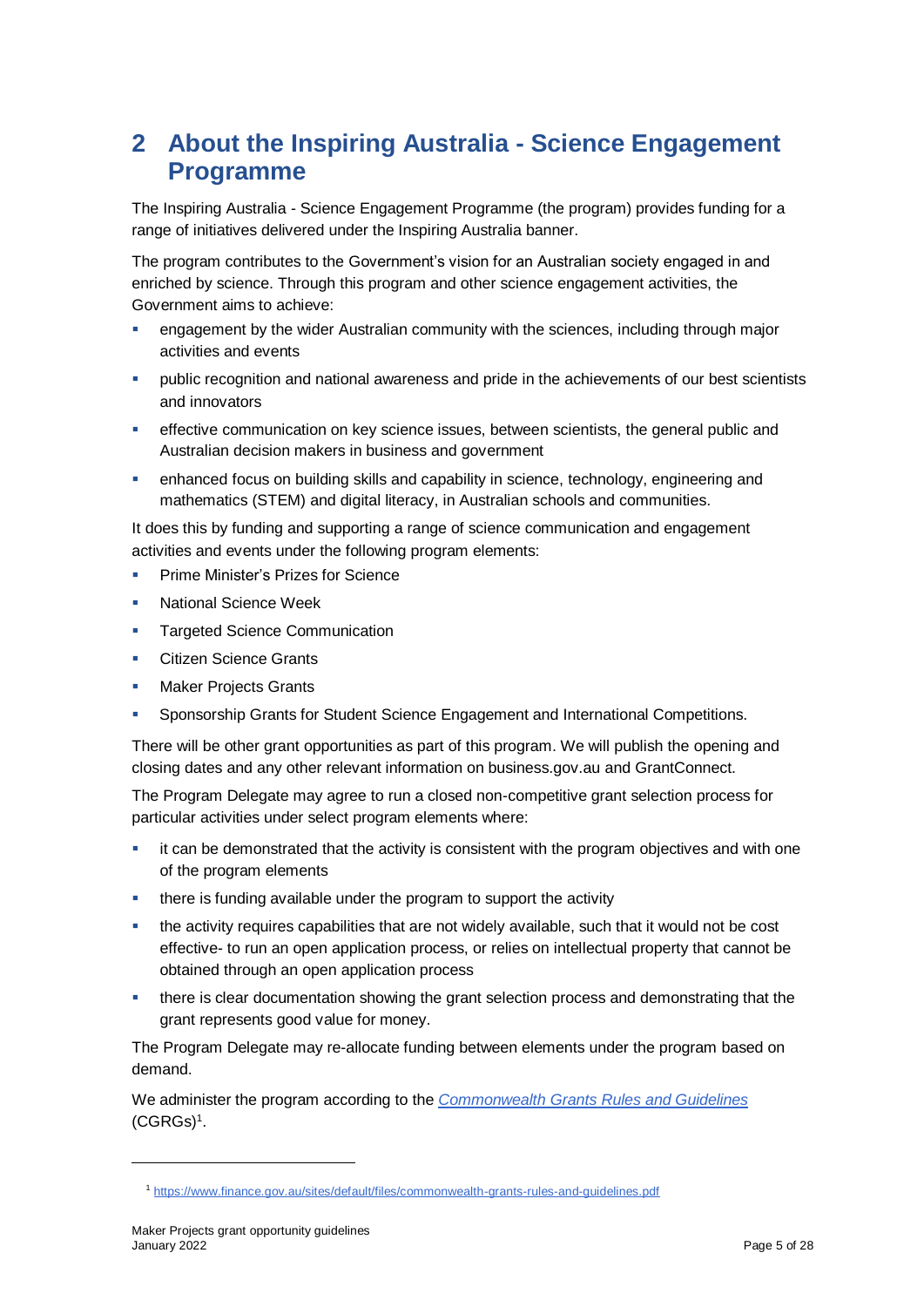#### <span id="page-5-0"></span>2.1. About the Maker Projects - Community STEM Engagement grants 2022 grant opportunity

These guidelines contain information for the Maker Projects - Community STEM Engagement grants. This grant opportunity is part of the Inspiring Australia – Science Engagement Programme.

The Maker Projects - Community STEM Engagement grants aim to foster creativity and inquirybased learning and support the development of STEM skills in students and youth under 18 years of age in design, engineering and programming, through hands-on learning. The objectives of the grant opportunity are to:

- deliver maker projects where students and youth under 18 years of age can develop and apply their STEM knowledge through experimentation, tinkering and hands-on learning by engaging with a range of technologies
- encourage practical skills, creativity and entrepreneurial thinking through the delivery of hands on- STEM-related events and activities
- **EXECT** inspire students to pursue STEM disciplines in their study and work
- ensure that maker projects are accessible to as many young people as possible, including those in regional, rural and disadvantaged areas
- **EXED A** make a positive and ongoing impact on youth under 18 years of age, particularly those from historically under-represented groups, including girls, Aboriginal and/or Torres Strait Islander peoples, and youth living in regional, rural and remote locations, people with disability and people from educationally disadvantaged backgrounds.

The intended outcomes of the grant opportunity are:

- students and youth under 18 years of age will gain practical knowledge and skills in scientific experimentation, design, technology, innovation and entrepreneurship
- an increase in the accessibility of STEM-related events and activities and increased participation of youth under 18 years of age, particularly those from groups traditionally under-represented in STEM, including girls, Aboriginal and/or Torres Strait Islander peoples, people living in regional, rural and remote locations, people with disability and people from educationally disadvantaged backgrounds, in STEM events
- positive and ongoing development of STEM skills for participating youth through inquiry-based learning.

This document sets out:

- the eligibility and assessment criteria
- how we consider and assess grant applications
- how we notify applicants and enter into grant agreements with grantees
- **how we monitor and evaluate grantees' performance**
- **F** responsibilities and expectations in relation to the opportunity.

The Department of Industry, Science, Energy and Resources (the department/we) is responsible for administering this grant opportunity.

We have defined key terms used in these guidelines in the glossary at section [14.](#page-21-0)

You should read this document carefully before you fill out an application.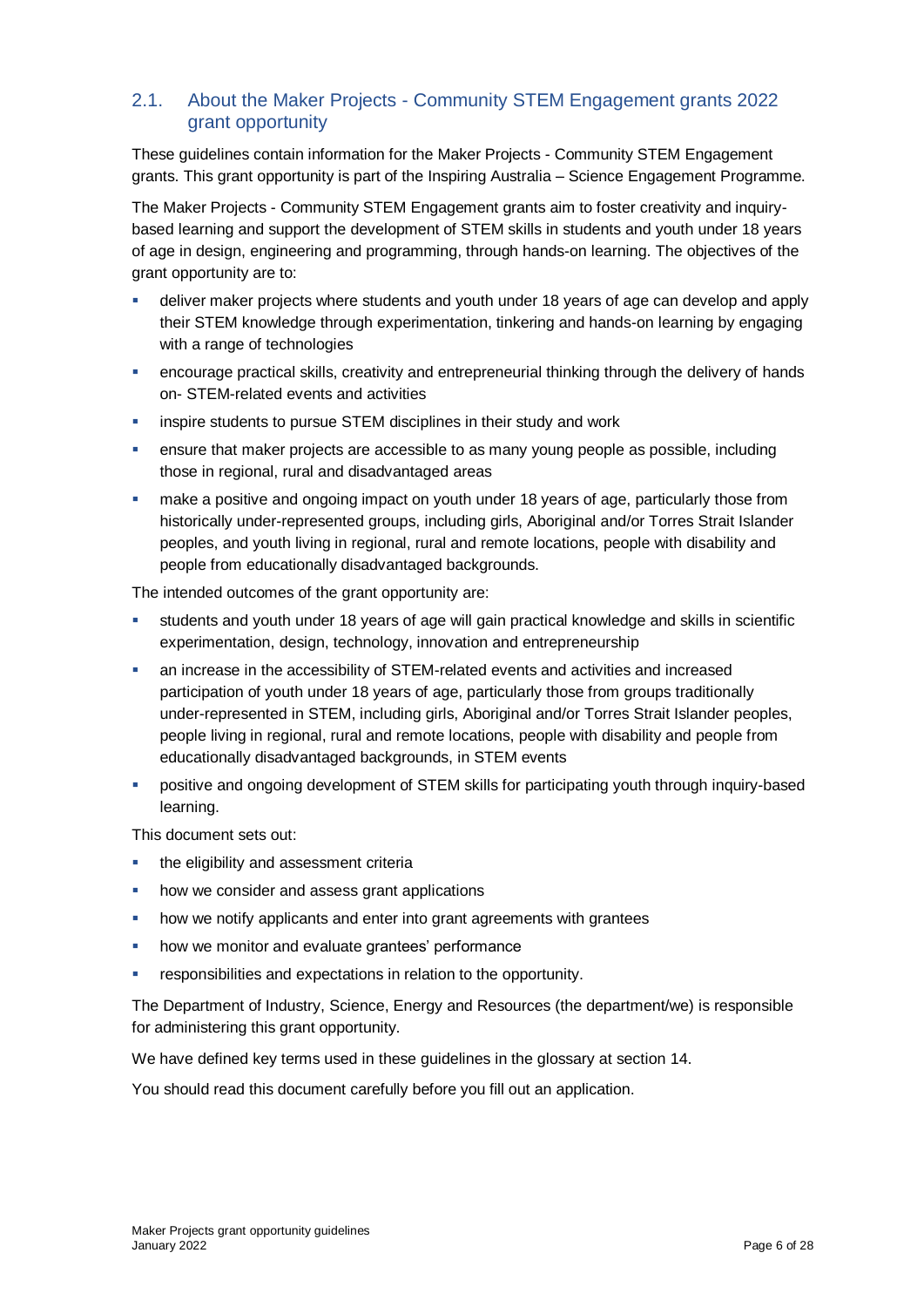# <span id="page-6-0"></span>**3 Grant amount and grant period**

The Australian Government has announced a total of \$7.23 million per year in ongoing funding for the Inspiring Australia – Science Engagement programme. For this grant opportunity up to \$2 million in funding is available over two vears.

#### <span id="page-6-1"></span>3.1. Grants available

The grant amount will be up to 80 per cent of eligible project expenditure.

- The minimum grant amount is \$20,000.
- The maximum grant amount is \$100,000.

You must fund at least 20 per cent of eligible project costs with cash and/or in-kind contributions. Where you provide in-kind contributions including facilities, equipment and services, you must calculate the dollar value for the in-kind activities that directly relate to the project.

You cannot use funding from other Commonwealth, state, territory or local government grants to fund the balance of project expenditure not covered by the grant.

We cannot fund your project if it receives funding from another Commonwealth grant. You can apply for a grant for your project under more than one Commonwealth program, but if your application is successful, you must choose either the Maker Projects – Community STEM Engagement grant or the other Commonwealth grant.

### <span id="page-6-2"></span>3.2 Project period

Your project must start within one month of executing your grant agreement unless agreed upon by the Program Delegate.

You must complete your project by 31 March 2024.

# <span id="page-6-3"></span>**4 Eligibility criteria**

We cannot consider your application if you do not satisfy all eligibility criteria.

#### <span id="page-6-4"></span>4.1 Who is eligible?

To be eligible the lead organisation must:

**• have an Australian Business Number (ABN)** 

and be one of the following entities:

- a company, incorporated in Australia
- an Aboriginal and Torres Strait Islander Corporation registered under the *Corporations (Aboriginal and Torres Strait Islander) Act 2006* (Cth)
- an incorporated association
- an incorporated not for profit organisation
- a publicly funded research organisation (PFRO) as defined in section [14](#page-21-0)
- a government or non-government vocational education and training (VET) provider as defined in section 14.

You must have a lead organisation who is the main driver of the project and is eligible to apply. Lead organisations can only submit one application per grant round.

An organisation may be a project partner for multiple applications.

For further information on joint applications, refer to section [7.2.](#page-11-1)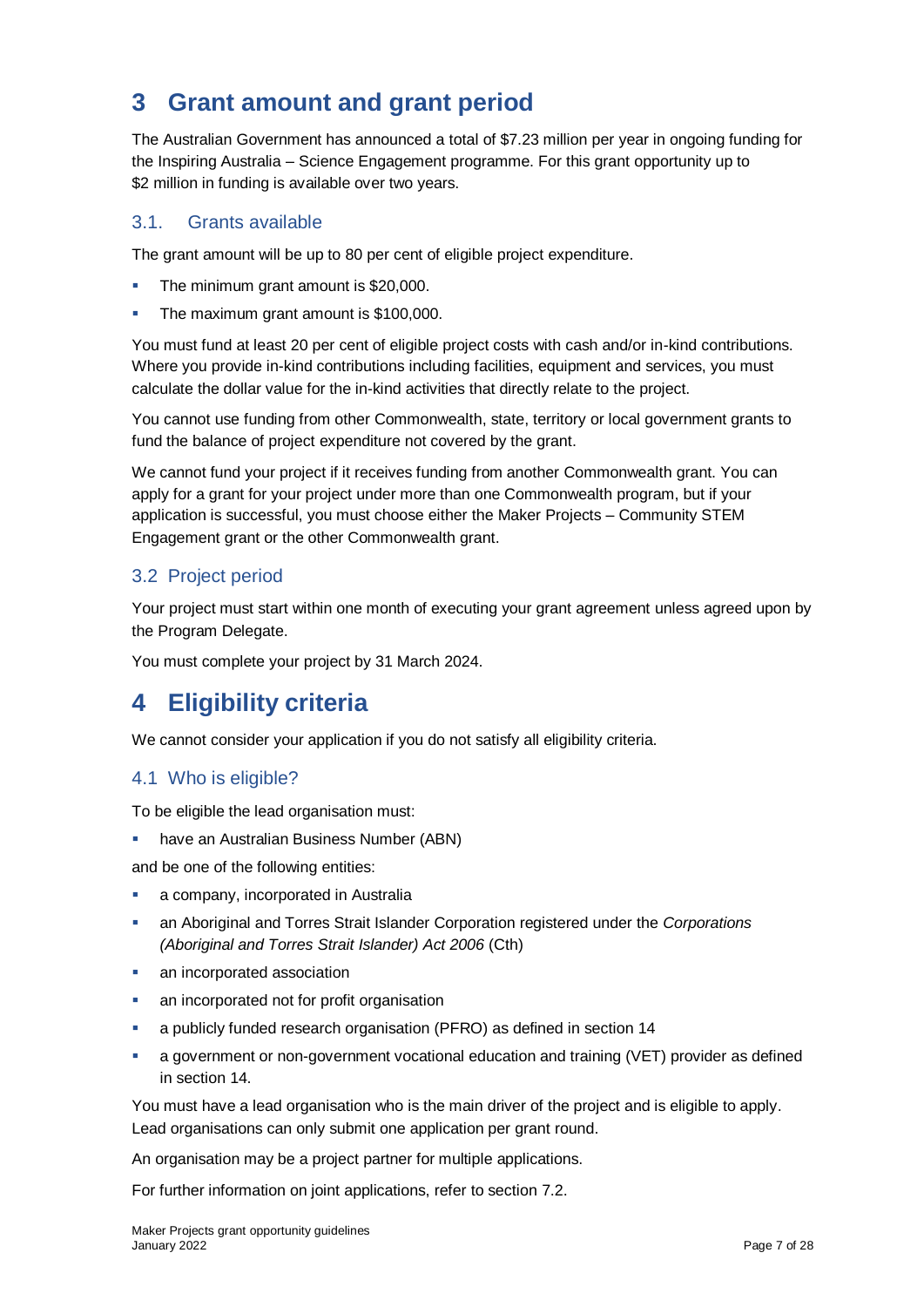#### <span id="page-7-0"></span>4.2 Additional eligibility requirements

We can only accept applications where:

- you deliver the project through a collaborative partnership (refer to glossary section 14):
	- the partnership must be established prior to the submission of your application
	- the partnership must include at least one partner organisation during the life of the project
	- you can partner with organisations such as libraries, private companies, schools, and notfor-profit bodies to deliver collaborative projects (internal organisation partnerships are not eligible)
	- the partnering organisation/s must be active participants in the delivery of the project and not just beneficiaries of the proposed activities.
- you provide all the mandatory attachments (see section 7.1)

We cannot waive the eligibility criteria under any circumstances.

#### <span id="page-7-1"></span>4.3 Who is not eligible?

You are not eligible to apply if you are:

- an organisation, or you have a project partner, included on the National Redress Scheme's list of 'Institutions that have not joined or signified their intent to join the Scheme<sup>'2</sup>
- an employer of 100 or more employees that has [not complied](https://www.wgea.gov.au/what-we-do/compliance-reporting/non-compliant-list) with the *Workplace Gender Equality Act 2012<sup>3</sup>* .
- an individual
- a trust (however, an incorporated trustee may apply on behalf of a trust)
- an unincorporated association
- primary or secondary schools (however schools may benefit from activities)
- a Commonwealth, state, territory or local government body (including government business enterprises)
- a non-corporate Commonwealth entity
- Parents and Citizens, Parents and Friends groups and equivalent bodies
- any other organisation not included in section [4.1](#page-6-4)

#### <span id="page-7-2"></span>4.4 What qualifications or skills are required?

If you are successful, relevant personnel working on the project must maintain the following:

- Working with Children check
- Working with Vulnerable People registration

### <span id="page-7-3"></span>**5 What the grant money can be used for**

#### <span id="page-7-4"></span>5.1 Eligible activities

l

To be eligible your project must:

<sup>2</sup> https://www.nationalredress.gov.au/institutions/institutions-have-not-yet-joined

<sup>3</sup> https://www.wgea.gov.au/what-we-do/reporting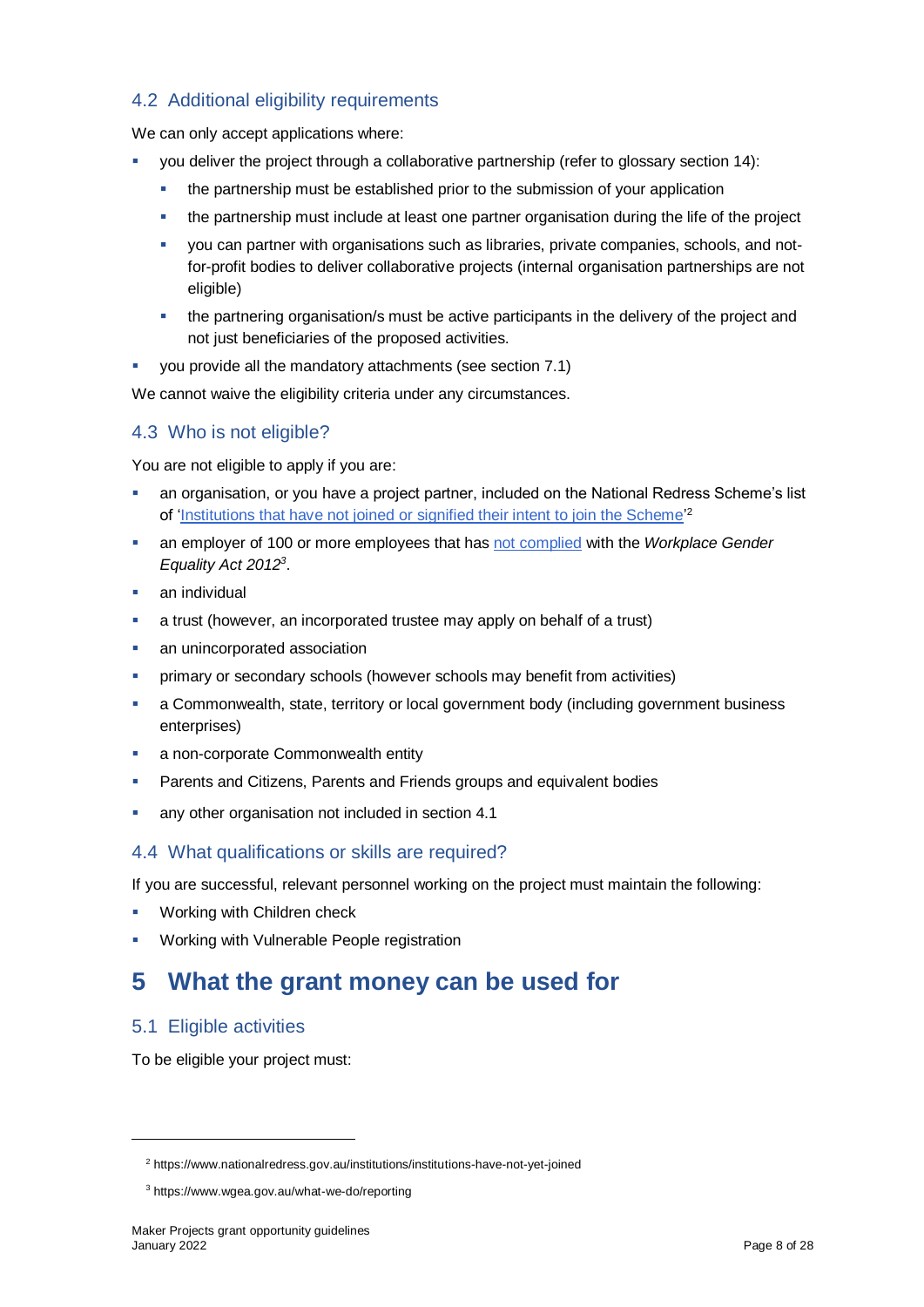- be aimed at delivering STEM-related activities and events to meet the objectives and outcomes outlined in section 2.1.
- be for the benefit of youth under 18 years of age
- include scientific, technological, engineering or mathematics experts, inventors, innovators or entrepreneurs to work with participants to gain practical knowledge and skills in design, technology, innovation and entrepreneurship
- include either new activities or an expansion to the applicant's existing business as usual activities.
- be collaborative in nature and include at least one partner organisation during the life of the project as per section 4.2
- have at least \$25,000 in eligible expenditure
- include eligible activities, such as:
	- **interactive workshops**
	- events relating to existing interactive exhibitions
	- **hands-on participation from youth under 18 years of age**
	- **F** resources for participants to support the lasting impact of the funded activities

We may also approve other activities.

#### <span id="page-8-0"></span>5.2 Eligible expenditure

You can only spend grant funds on eligible expenditure you have incurred on an agreed project as defined in your grant agreement.

Due to the range of expenses that may be eligible, it is not possible to provide a complete list of the types of expenditure that may be eligible.

Examples of the types of eligible expenditure items include:

- contractor costs
- **venue and equipment hire**
- domestic travel (cannot exceed 20% of the total project costs)
- tools and equipment such as science equipment, hammers, screwdrivers, and other ICT equipment, electronics, robotics, soldering irons and glue guns
- consumable materials such as workbooks, chemicals, timber, nails, glue, foil, paper, matches, scissors, batteries, string, cardboard, wire, rulers, pliers, paperclips, duct tape, sticky tape, metal sheeting, plastic, wheels, plastic or metal piping, electronic and solar kits
- graphic design
- $\blacksquare$  prizes
- event advertising and promotion
- displays

For guidance on eligible expenditure, refer to appendix A.

We may update the guidance on eligible and ineligible expenditure from time to time. If your application is successful, the version in place when you submitted your application applies to your project.

If your application is successful, we may ask you to verify project costs that you provided in your application. You may need to provide evidence such as quotes for major costs.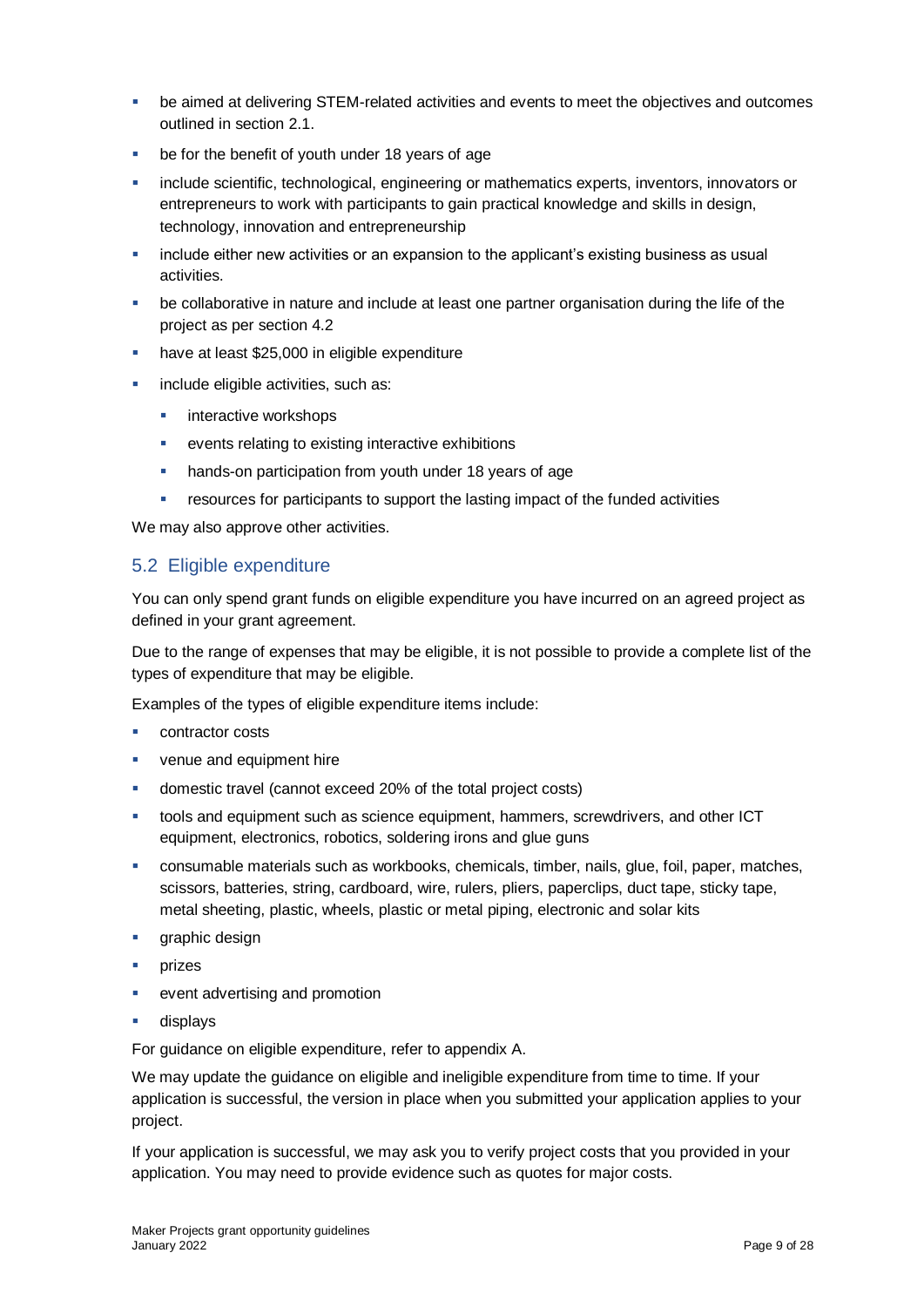Not all expenditure on your project may be eligible for grant funding. The Program Delegate makes the final decision on what is eligible expenditure and may give additional guidance on eligible expenditure if required.

To be eligible, expenditure must:

- be a direct cost of the project
- be incurred by you for required project audit activities.

You must incur the project expenditure between the project start and end date for it to be eligible unless stated otherwise.

You must not start your project until you execute a grant agreement with the Commonwealth.

#### <span id="page-9-0"></span>5.3 What you cannot use the grant for

Ineligible activities include activities:

- **•** where beneficiaries are not youth under 18 years of age
- **for the benefit primarily of a single school**
- for projects to be run primarily during National Science Week
- **that do not include a new activity or expansion of business as usual**
- lectures or film festivals
- school excursions
- competitions or qualifying rounds
- evaluation undertaken by a third party or consultant.

### <span id="page-9-1"></span>**6 The assessment criteria**

You must address all assessment criteria in your application. We will assess your application based on the weighting given to each criterion.

The application form asks questions that relate to the assessment criteria below. The amount of detail and supporting evidence you provide in your application should be relative to the project size, complexity and grant amount requested. You should provide evidence to support your responses. The application form displays character limits for each response.

We will only consider funding applications that score at least 50 per cent against each assessment criterion, as these represent best value for money.

#### <span id="page-9-2"></span>6.1 Assessment criterion 1

#### **The reach and impact of your project (50 points)**

You should demonstrate this through identifying the following:

- a. how your project will increase access and participation of youth under 18 years of age in STEM events. Greater weighting will be given to projects targeting groups historically underrepresented in STEM and priority equity groups as defined by the National School Reform Agreement and Advancing Women in STEM strategy including:
	- $\blacksquare$  airls
	- **Aboriginal and/or Torres Strait Islander Peoples**
	- **PEOP** people living in regional and rural or remote areas
	- **people with disability**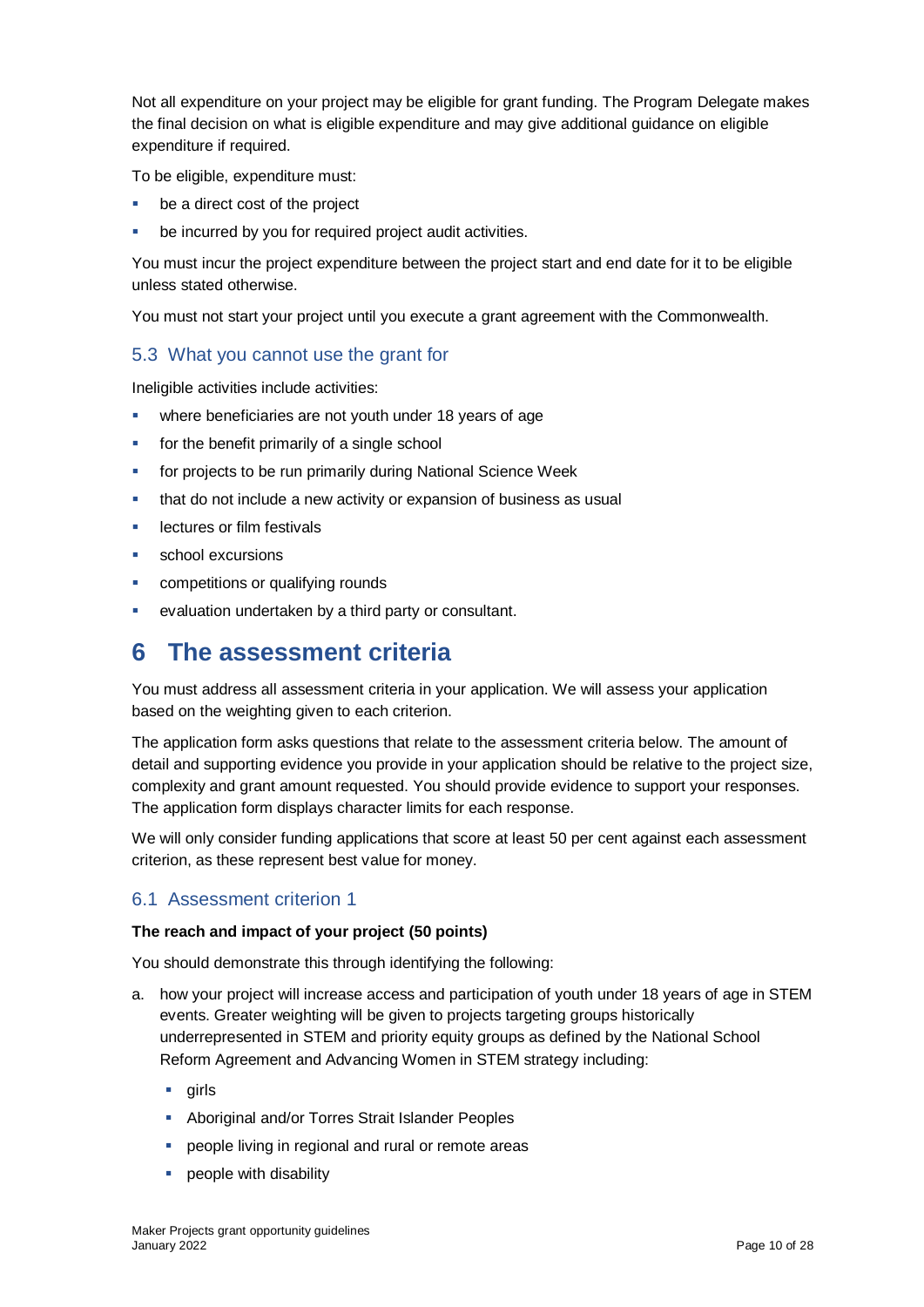- **PEOPLE from educationally disadvantaged backgrounds**
- b. the impact of your project on the audience, including sustainable development of STEM knowledge and skills through inquiry based learning
- c. how you will evaluate the impact and reach of your project.

#### <span id="page-10-0"></span>6.2 Assessment criterion 2

#### **Capacity, capability and resources to deliver the project (30 points)**

You should demonstrate this through identifying:

- a. how you will deliver the events and your track record managing similar projects. Include whether this is a new project or an expansion of existing business as usual activities
- b. your access to personnel with the right expertise and experience, including management and technical staff
- c. your access, or future access to, any infrastructure, capital equipment and technology
- d. how your partnerships and linkages with relevant stakeholders will work together to achieve your project outcomes.

#### <span id="page-10-1"></span>6.3 Assessment criterion 3

#### **Impact of grant funding (20 points)**

You should demonstrate this through describing:

- a. how the grant will impact the scale, reach, timing and lasting value of your project on the audience, including ongoing development of STEM knowledge and skills through inquiry based learning
- b. total cost of the project including justification of any in-kind contributions. This should include a justification of how you calculated the dollar value of any in-kind contributions
- c. the nature of any cash and/or in-kind contributions from proposed partnerships.

### <span id="page-10-2"></span>**7 How to apply**

Before applying you should read and understand these guidelines, the sample [application form](https://business.gov.au/grants-and-programs/maker-projects-community-stem-engagement-grants-2022#key-documents) and the sample [grant agreement](https://business.gov.au/grants-and-programs/maker-projects-community-stem-engagement-grants-2022#key-documents) published on business.gov.au and GrantConnect.

You will need to set up an account to access our online [portal.](https://portal.business.gov.au/) The portal allows you to apply for and manage a grant or service in a secure online environment.

You can only submit an application during a funding round.

To apply, you must:

- complete and submit your application through the [portal](https://portal.business.gov.au/) (portal.business.gov.au)
- **•** provide all the information requested
- **address all eligibility and assessment criteria**
- **include all necessary attachments**

You can view and print a copy of your submitted application on the portal for your own records.

You are responsible for making sure your application is complete and accurate. Giving false or misleading information is a serious offence under the *Criminal Code Act 1995* (Cth). If we consider that you have provided false or misleading information we may not progress your application. If you find an error in your application after submitting it, you should call us immediately on 13 28 46.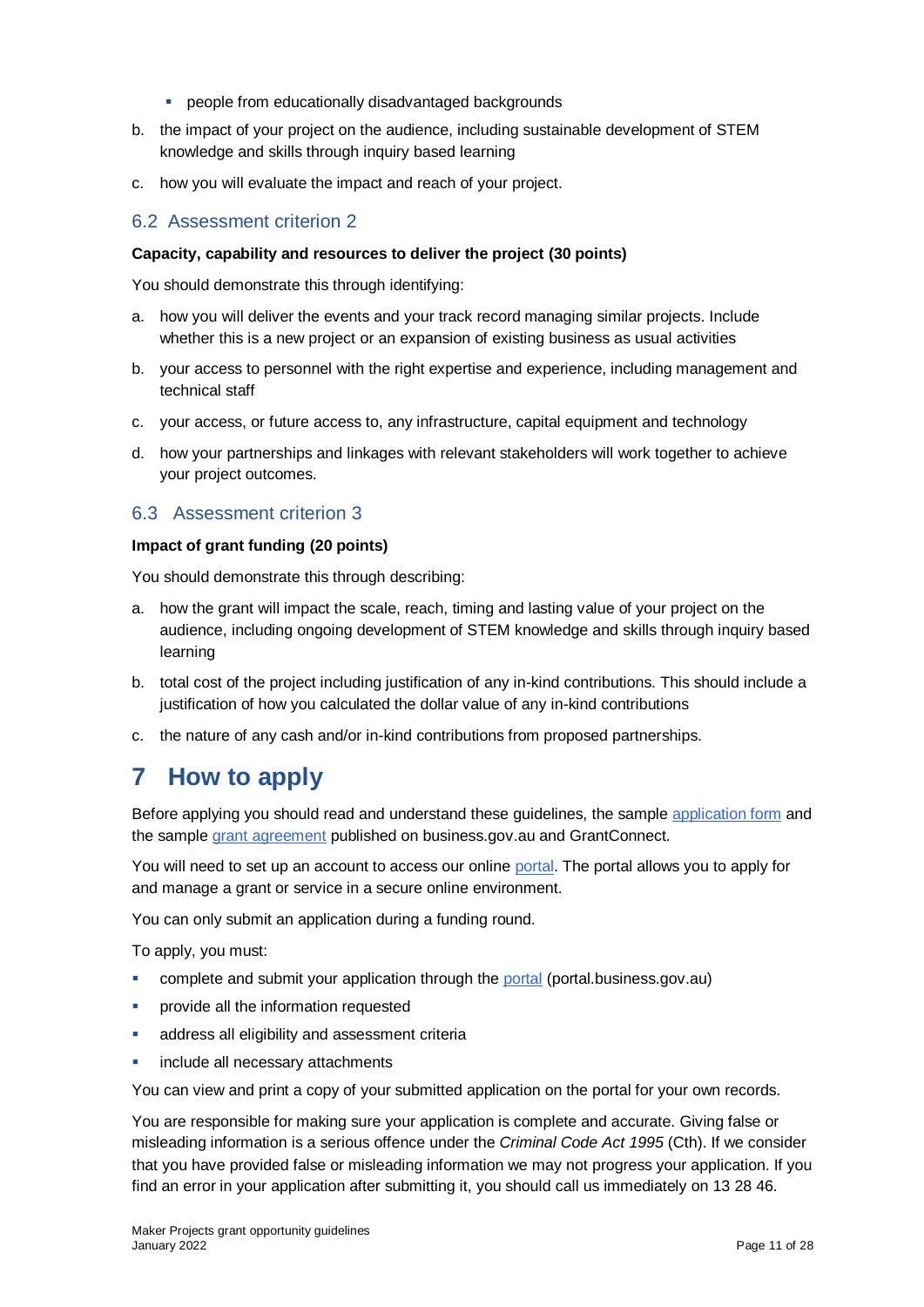If we find an error or information that is missing, we may ask for clarification or additional information from you that will not change the nature of your application. However, we can refuse to accept any additional information from you that would change your submission after the application closing time.

If you need further guidance around the application process, or if you have any issues with the portal, [contact us](https://www.business.gov.au/contact-us) at business.gov.au or by calling 13 28 46.

### <span id="page-11-0"></span>7.1 Attachments to the application

You must provide the following documents with your application:

- project plan outlining delivery of your project, and including:
	- the roles of project partner/s
	- **a** a plan of how the project will benefit youth under 18 years of age
	- **EXECT** identification of an appropriate venue/s to hold the events
	- **Filter** isk mitigation strategies, including a contingency plan if the event delivery format must change.
- **project budget**
- letters of support from project partners (template provided on [business.gov.au\)](https://business.gov.au/grants-and-programs/maker-projects-community-stem-engagement-grants-2022).
- certificate of incorporation (where applicable for incorporated associations and incorporated not for profit organisations)
- **trust deed (where applicable).**

You must attach supporting documentation in line with the instructions provided in the portal. You should only attach requested documents. The total of all attachments cannot exceed 20MB. We will not consider information in attachments that we do not request.

#### <span id="page-11-1"></span>7.2 Joint applications

You must appoint a lead organisation in your collaborative project. Only the lead organisation can submit the application form and enter into the grant agreement with the Commonwealth. The application must identify all other members of the proposed group and include a letter of support from each of the project partners. Each letter of support should include:

- **details of the project partner**
- an overview of how the project partner will work with the lead organisation and any other project partners in the group to successfully complete the project
- an outline of the relevant experience and/or expertise the project partner will bring to the group
- the roles/responsibilities the project partner will undertake, and the resources it will contribute (if any)
- details of a nominated management level contact officer.

You must have a formal arrangement in place with all parties prior to execution of the grant agreement.

#### <span id="page-11-2"></span>7.3 Timing of grant opportunity

You can only submit an application between the published opening and closing dates. We cannot accept late applications.

If you are successful we expect you will be able to start your project within 1 month of receiving the offer of grant funding.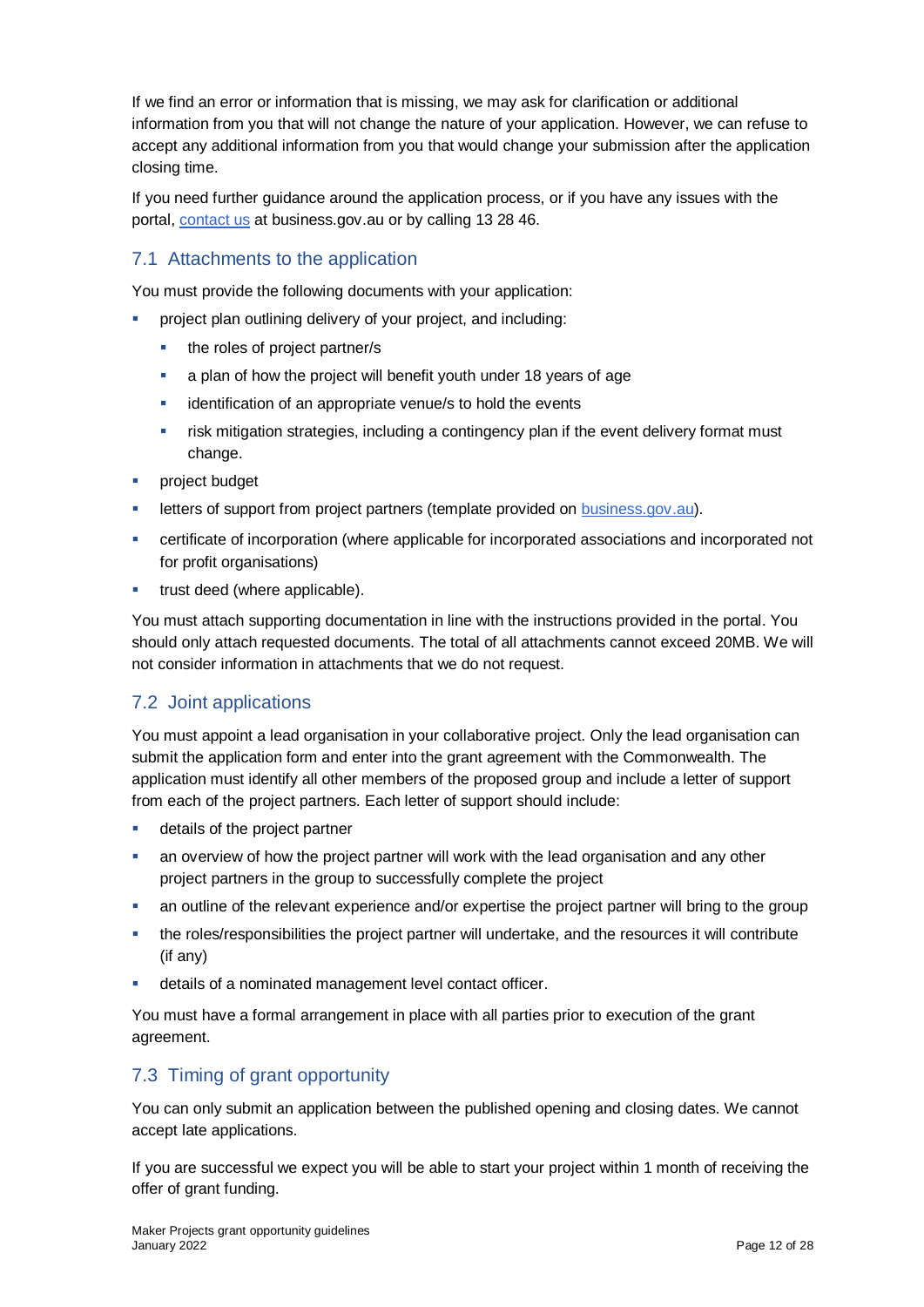#### Table 1: Expected timing for this grant opportunity

| Activity                                                   | Timeframe                            |
|------------------------------------------------------------|--------------------------------------|
| Assessment of applications                                 | 4 weeks                              |
| Approval and announcement of selection process<br>outcomes | 4 weeks                              |
| Negotiations of grant agreements                           | 6 weeks                              |
| Notification to unsuccessful applicants                    | 2 weeks                              |
| Earliest start date of project                             | Date of execution of grant agreement |
| End date of grant commitment                               | 28 June 2024                         |

## <span id="page-12-0"></span>**8 The grant selection process**

We first review your application against the eligibility criteria. If eligible, we will then assess it against the assessment criteria. Only eligible applications will proceed to the assessment stage.

We consider your application on its merits, based on:

- how well it meets the criteria
- how it compares to other applications
- **•** whether it provides value with relevant money.

When assessing whether the application represents value with relevant money, we will have regard to:

- the overall objectives of the grant opportunity
- the evidence provided to demonstrate how your project contributes to meeting those objectives
- the relative value of the grant sought.

We refer your application to the Maker Projects – Community STEM Engagement grants Committee, a committee of experts. The Committee may also seek additional advice from independent technical experts.

The Committee will assess your application against the assessment criteria and compare it to other eligible applications in a funding round before recommending which projects to fund.

If the selection process identifies unintentional errors in your application, we may contact you to correct or clarify the errors, but you cannot make any material alteration or addition.

#### <span id="page-12-1"></span>8.1 Other Assessment Criteria

In order to support a spread of projects across Australia and increase accessibility of STEM-related activities and events, the Program Delegate may consider other factors when deciding which projects to fund, including, but not limited to:

- the spread of projects across groups historically underrepresented in STEM and priority equity groups (as defined in 6.1)
- the geographical spread of projects and funding across regions
- other similar existing or planned projects in the region to ensure that there is genuine demand and/or no duplication of facilities or services
- other projects or planned projects in the region, and the extent to which your proposed project supports or builds on those projects and the services that they offer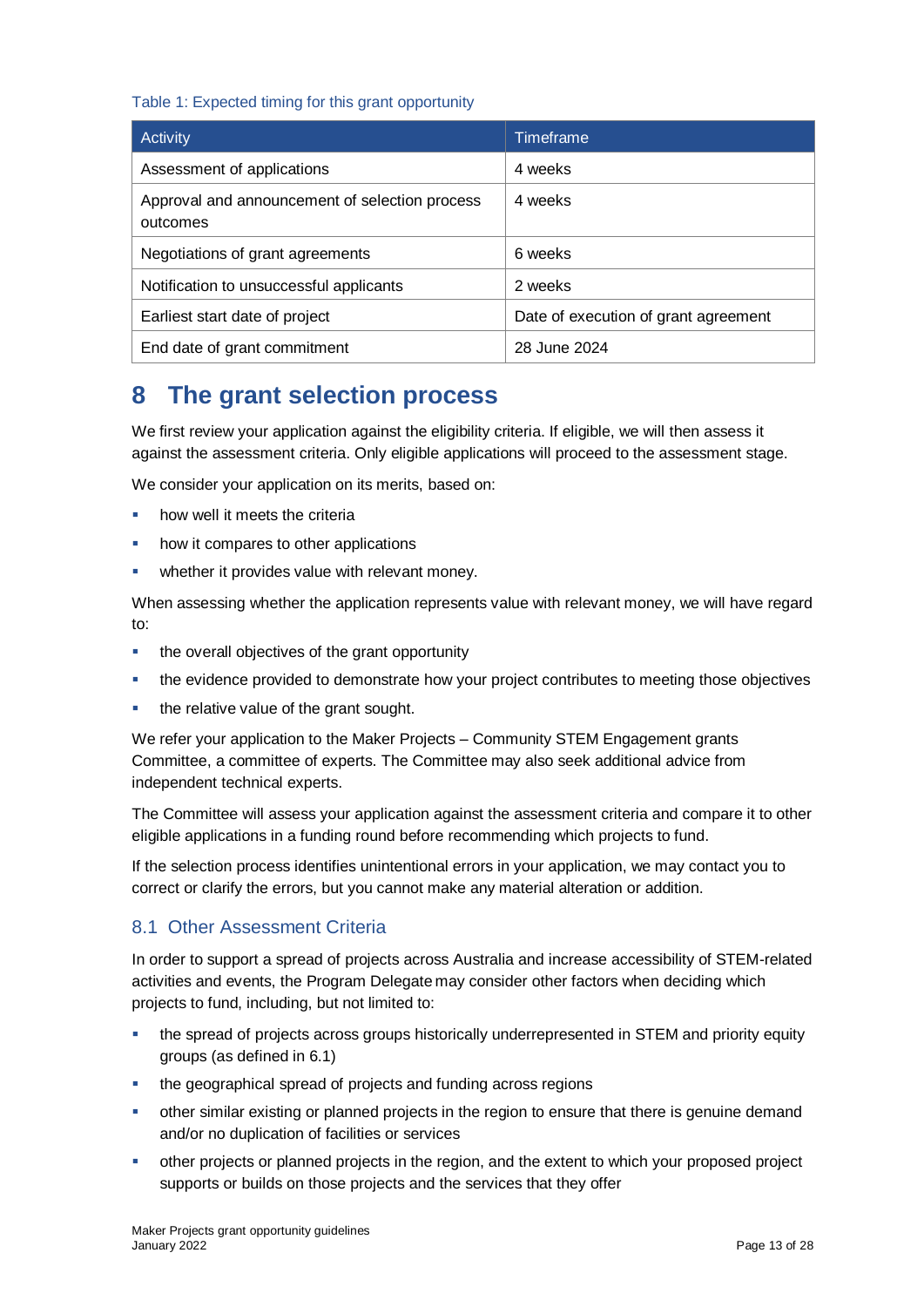**•** potential reputational risk to the Australian Government.

#### <span id="page-13-0"></span>8.2 Who will approve grants?

The Program Delegate (who is an AusIndustry General Manager within the department with responsibility for the program) decides which grants to approve taking into account the recommendations of the Committee and the availability of grant funds.

The Program Delegate's decision is final in all matters, including:

- $\blacksquare$  the grant approval
- the grant funding to be awarded
- any conditions attached to the offer of grant funding.

We cannot review decisions about the merits of your application.

The Program Delegate will not approve funding if there is insufficient program funds available across relevant financial years for the program.

### <span id="page-13-1"></span>**9 Notification of application outcomes**

We will advise you of the outcome of your application in an email. If you are successful, we advise you of any specific conditions attached to the grant.

If you are unsuccessful, we will give you an opportunity to discuss the outcome with us. You can submit a new application for the same (or similar) project in any future funding rounds. You should include new or more information to address the weaknesses that prevented your previous application from being successful. If a new application is substantially the same as a previous unsuccessful application, we may refuse to consider it for assessment.

## <span id="page-13-2"></span>**10 Successful grant applications**

#### <span id="page-13-3"></span>10.1 Grant agreement

You must enter into a legally binding grant agreement with the Commonwealth. The grant agreement has general terms and conditions that cannot be changed. A sample [grant agreement](https://business.gov.au/grants-and-programs/maker-projects-community-stem-engagement-grants-2022#key-documents) is available on business.gov.au and GrantConnect.

Execute means both you and the Commonwealth have accepted the agreement. You must not start any project activities until a grant agreement is executed. We cannot make any payments until a grant agreement is executed.

The approval of your grant may have specific conditions determined by the assessment process or other considerations made by the Program Delegate. We will identify these in the offer of grant funding.

If you enter an agreement under the Maker Projects – Community STEM Engagement grants you cannot receive other grants for the same activities from other Commonwealth, state or territory granting programs.

The Commonwealth may recover grant funds if there is a breach of the grant agreement.

#### <span id="page-13-4"></span>10.1.1 Simple grant agreement

We will use the Commonwealth Simple Grant Agreement for this grant opportunity.

You will have 30 days from the date we notify you of your success to execute the grant agreement with the Commonwealth. During this time, we will work with you to finalise details.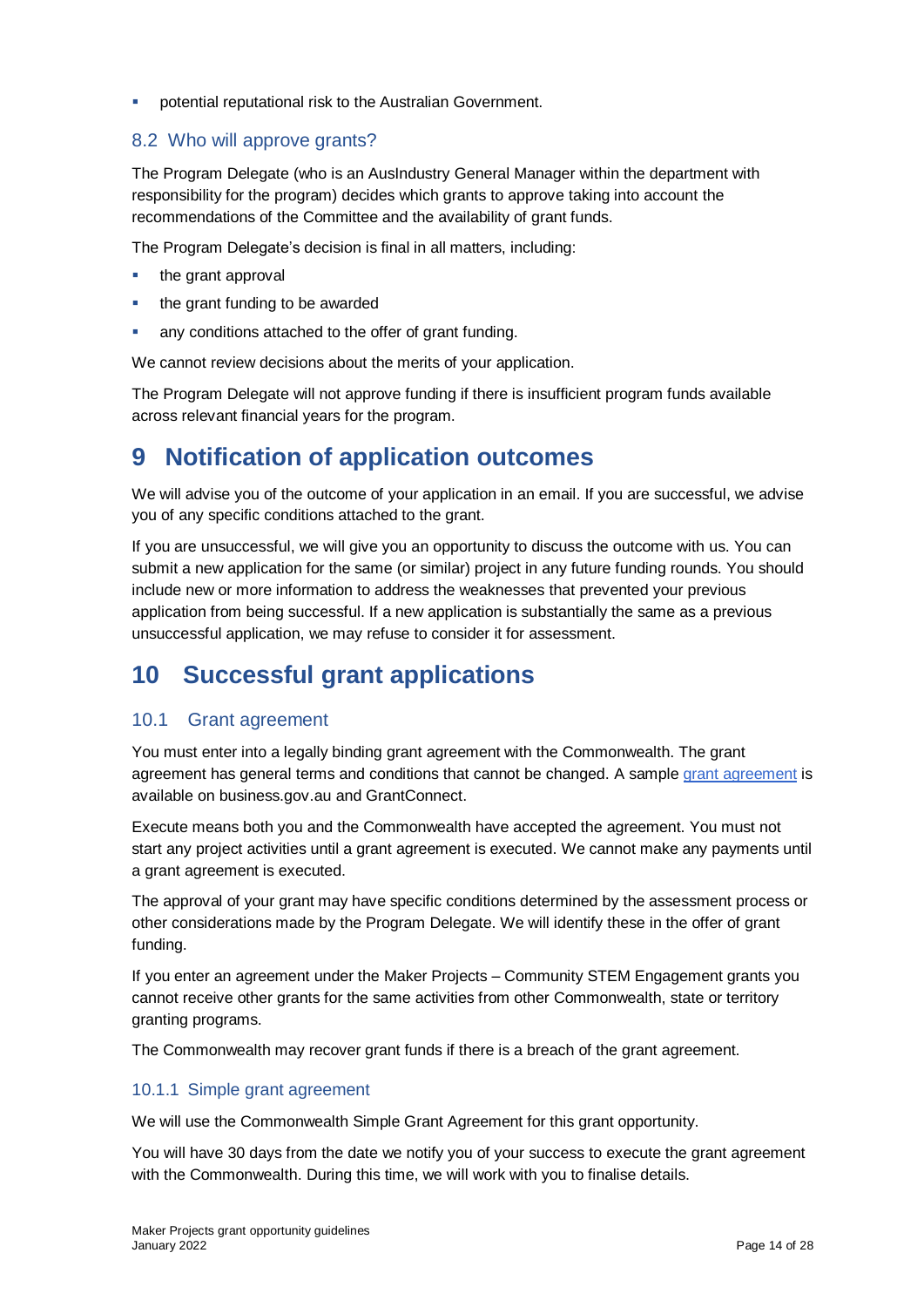The offer may lapse if both parties do not accept the grant agreement within this time. Under certain circumstances, we may extend this period. We base the approval of your grant on the information you provide in your application. We will review any required changes to these details to ensure they do not affect the project as approved by the Program Delegate.

### <span id="page-14-0"></span>10.2 Project specific legislation, policies and industry standards

You must comply with all relevant laws and regulations in undertaking your project. You must also comply with the specific legislation/policies/industry standards that follow. It is a condition of the grant funding that you meet these requirements. We will include these requirements in your grant agreement.

#### <span id="page-14-1"></span>10.2.1 Child safety requirements

You must comply with all relevant legislation relating to the employment or engagement of anyone working on the project that may interact with children, including all necessary working with children checks.

You must implement th[e National Principles for Child Safe Organisations](https://www.humanrights.gov.au/our-work/childrens-rights/national-principles-child-safe-organisations)<sup>4</sup> endorsed by the Commonwealth.

You will need to complete a risk assessment to identify the level of responsibility for children and the level of risk of harm or abuse, and put appropriate strategies in place to manage those risks. You must update this risk assessment at least annually.

You will also need to establish a training and compliance regime to ensure personnel are aware of, and comply with, the risk assessment requirements, relevant legislation including mandatory reporting requirements and the National Principles for Child Safe Organisations.

You will be required to provide an annual statement of compliance with these requirements in relation to working with children.

#### <span id="page-14-2"></span>10.2.2 Security

Collaboration with foreign entities must be transparent, undertaken with full knowledge and consent, and in a manner that avoids harm to Australia's interests. It is your responsibility to consider the implications on the proposed project before submitting your application, and to comply with any applicable requirements if it is successful.

It is a requirement of the grant opportunity that you, your partners and all personnel participating in the project have disclosed all affiliations with foreign governments and foreign government organisations, and memberships of foreign government talent programs. You will be required to report any material changes in the nature of the activity or key personnel involved, including affiliations/links with foreign governments.

#### <span id="page-14-3"></span>10.3 How we pay the grant

The grant agreement will state the:

- maximum grant amount we will pay
- proportion of eligible expenditure covered by the grant (grant percentage)
- **any in-kind contributions you will make**
- any financial contribution provided by you or a third party.

l

<sup>4</sup> <https://www.humanrights.gov.au/our-work/childrens-rights/national-principles-child-safe-organisations>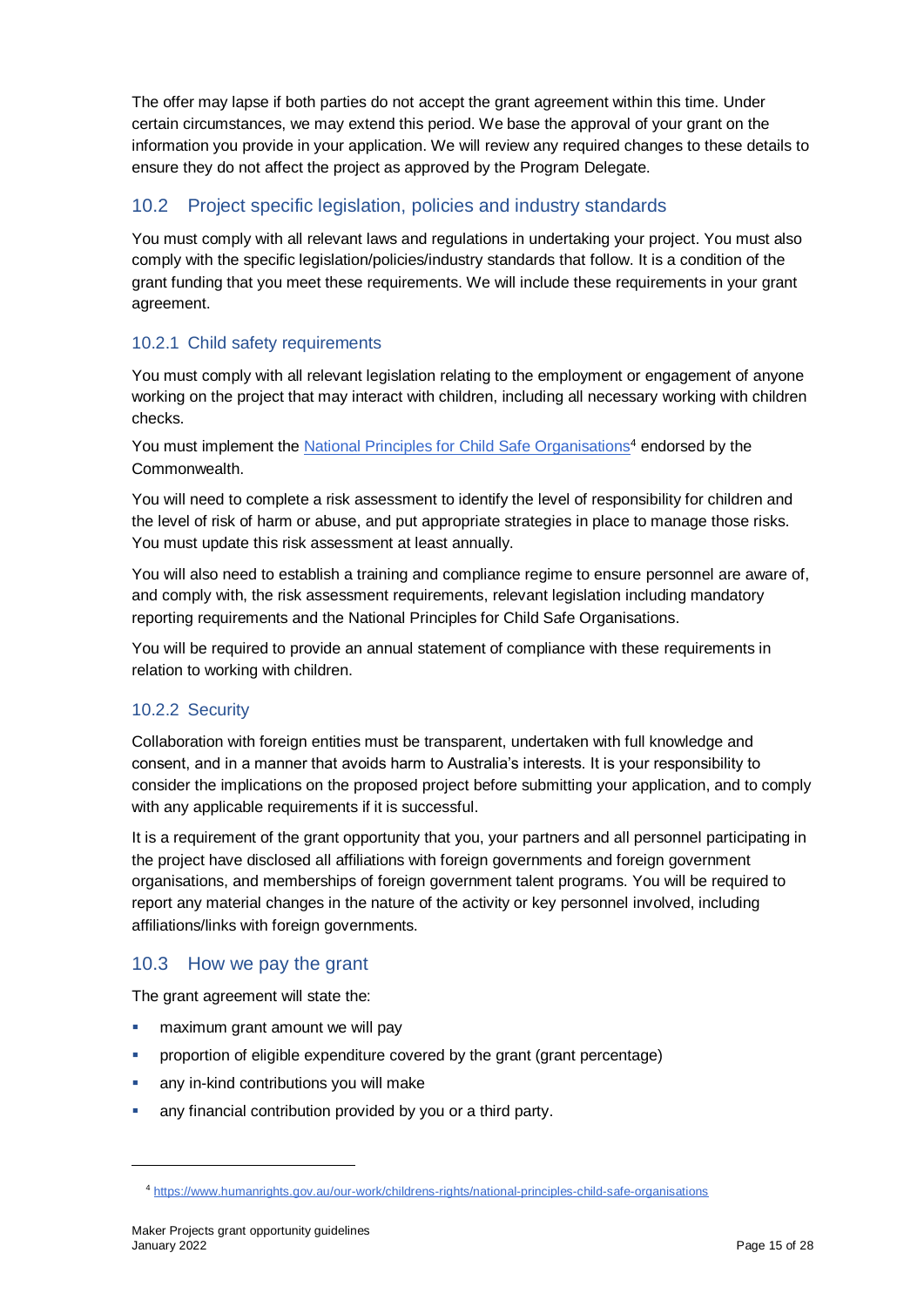We will not exceed the maximum grant amount under any circumstances. If you incur extra costs, you must meet them yourself.

We will make an initial payment on execution of the grant agreement. We will make subsequent payments six monthly in advance, based on your forecast eligible expenditure as you achieve agreed milestones and adjusted for unspent amounts from previous payments. Payments are subject to satisfactory progress on the project.

We set aside \$5,000 of the total grant funding for the final payment. We will pay this when you submit a satisfactory end of project report demonstrating you have completed outstanding obligations for the project. We may need to adjust your progress payments to align with available program funds across financial years and/or to ensure we retain a minimum \$5,000 of grant funding for the final payment.

### <span id="page-15-0"></span>10.4 Tax obligations

If you are registered for the Goods and Services Tax (GST), where applicable we will add GST to your grant payment and provide you with a recipient created tax invoice. You are required to notify us if your GST registration status changes during the project period. GST does not apply to grant payments to government related entities<sup>5</sup>.

Grants are assessable income for taxation purposes, unless exempted by a taxation law. We recommend you seek independent professional advice on your taxation obligations or seek assistance from the [Australian Taxation Office.](https://www.ato.gov.au/) We do not provide advice on tax.

# <span id="page-15-1"></span>**11 Announcement of grants**

We will publish non-sensitive details of successful projects on GrantConnect. We are required to do this by the *[Commonwealth Grants Rules and Guidelines](https://www.finance.gov.au/government/commonwealth-grants/commonwealth-grants-rules-guidelines)* unless otherwise prohibited by law. We may also publish this information on business.gov.au. This information may include:

- **name of your organisation**
- $\blacksquare$  title of the project
- description of the project and its intended outcomes
- **EXECUTE:** amount of grant funding awarded
- Australian Business Number
- business location
- your organisation's industry sector.

## <span id="page-15-2"></span>**12 How we monitor your grant activity**

#### <span id="page-15-3"></span>12.1 Keeping us informed

You should let us know if anything is likely to affect your project or organisation.

We need to know of any key changes to your organisation or its business activities, particularly if they affect your ability to complete your project, carry on business and pay debts due.

You must also inform us of any changes to your:

name

l

addresses

<sup>5</sup> See Australian Taxation Office ruling GSTR 2012/2 available at ato.gov.au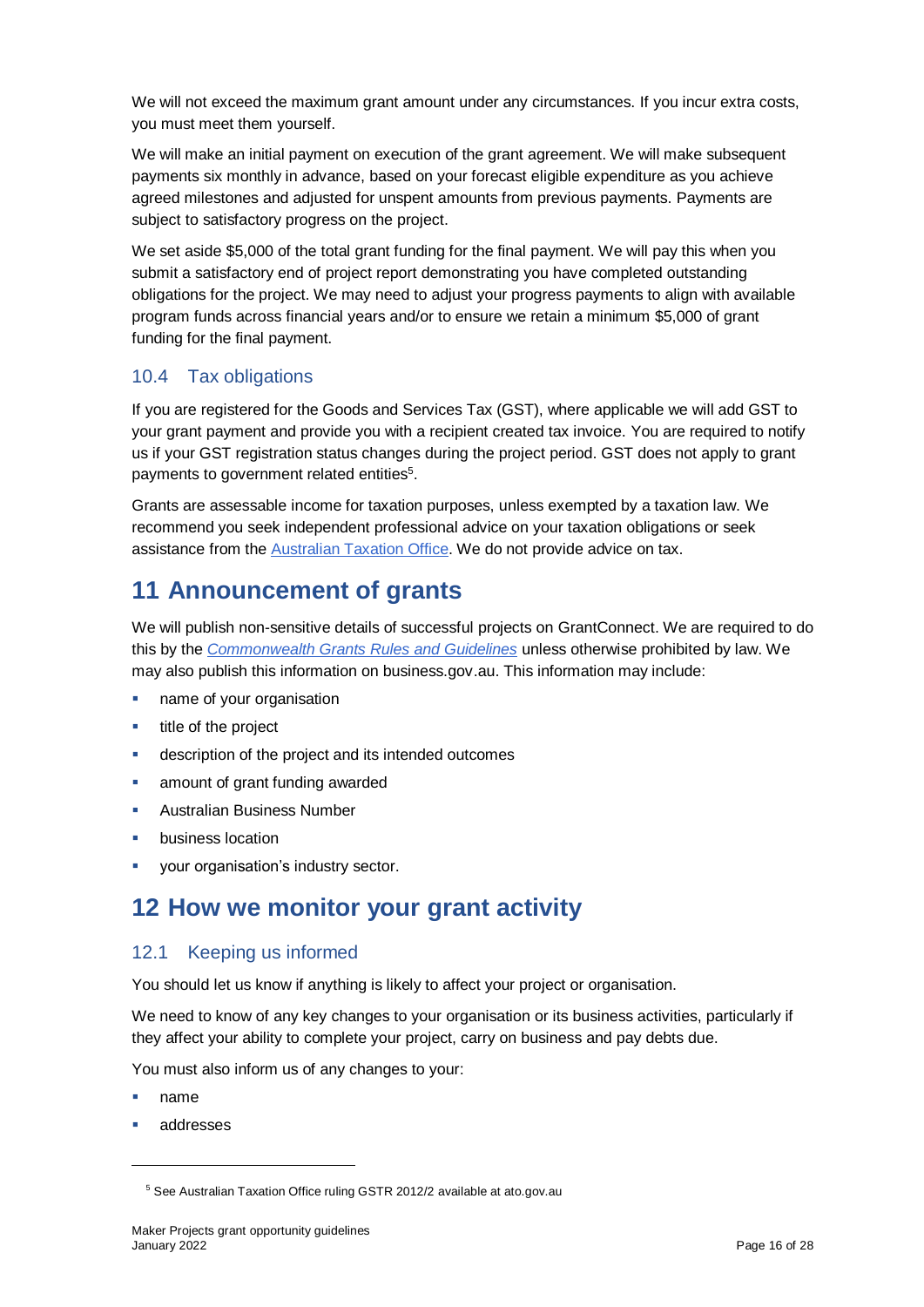- nominated contact details
- bank account details.

If you become aware of a breach of terms and conditions under the grant agreement you must contact us immediately.

You must notify us of events relating to your project and provide an opportunity for the Minister or their representative to attend.

### <span id="page-16-0"></span>12.2 Reporting

You must submit reports through the portal in line with the [grant agreement.](file://///prod.protected.ind/User/user03/LLau2/insert%20link%20here) We will provide the requirements for these reports as appendices in the grant agreement. We will remind you of your reporting obligations before a report is due. We will expect you to report on:

- **PEDIE: Progress against agreed project milestones**
- project expenditure, including expenditure of grant funds
- contributions of participants directly related to the project.

The amount of detail you provide in your reports should be relative to the project size, complexity and grant amount.

We will monitor the progress of your project by assessing reports you submit and may conduct compliance visits to confirm details of your reports if necessary. Occasionally we may need to reexamine claims, seek further information or request an independent audit of claims and payments.

#### <span id="page-16-1"></span>12.2.1 Progress reports

Progress reports must:

- include details of your progress towards completion of agreed project activities
- show the total eligible expenditure incurred to date
- include evidence of expenditure
- be submitted by the report due date (you can submit reports ahead of time if you have completed relevant project activities).

We will only make grant payments when we receive satisfactory progress reports.

You must discuss any project or milestone reporting delays with us as soon as you become aware of them.

#### <span id="page-16-2"></span>12.2.2 End of project report

When you complete the project, you must submit an end of project report.

End of project reports must:

- **include the agreed evidence as specified in the grant agreement**
- identify the total eligible expenditure incurred for the project
- include a declaration that the grant money was spent in accordance with the grant agreement and to report on any underspends of the grant money
- be submitted by the report due date.

#### <span id="page-16-3"></span>12.2.3 Ad hoc reports

We may ask you for ad hoc reports on your project. This may be to provide an update on progress, or any significant delays or difficulties in completing the project.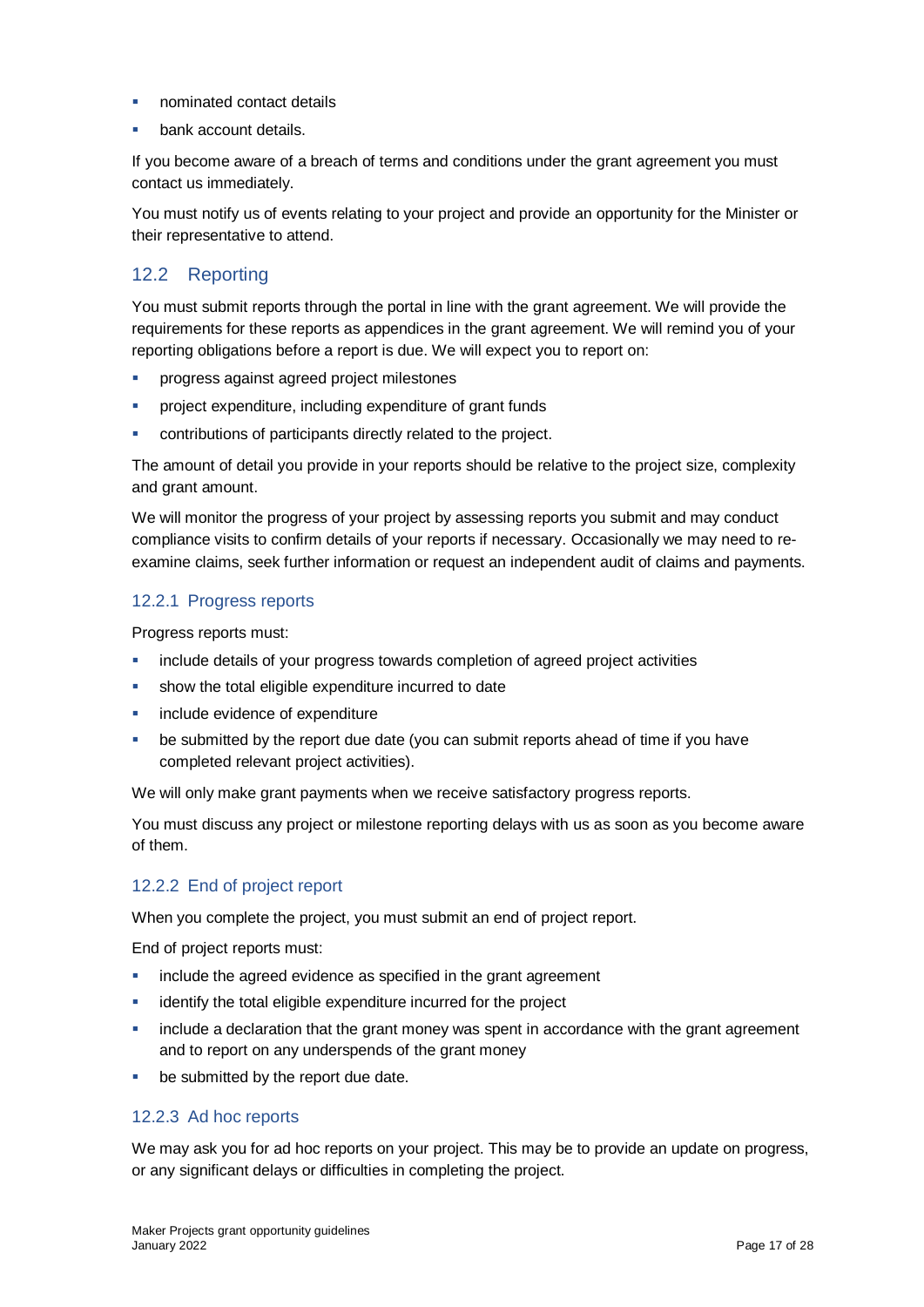### <span id="page-17-0"></span>12.3 Independent audits

We may ask you to provide an independent audit report. An audit report will verify that you spent the grant in accordance with the grant agreement. The audit report requires you to prepare a statement of grant income and expenditure. The report template is within the sample grant agreement available on business.gov.au and GrantConnect.

#### <span id="page-17-1"></span>12.4 Compliance visits

We may visit you during the project period, or at the completion of your project, to review your compliance with the grant agreement. We may also inspect the records you are required to keep under the grant agreement. We will provide you with reasonable notice of any compliance visit.

#### <span id="page-17-2"></span>12.5 Grant agreement variations

We recognise that unexpected events may affect project progress. In these circumstances, you can request a variation to your grant agreement, including:

- **•** changing project milestones
- extending the timeframe for completing the project but within the maximum year period in section 3.2
- changing project activities

The program does not allow for:

an increase of grant funds.

If you want to propose changes to the grant agreement, you must request the change through the portal. We will only consider a request for a variation submitted before the project grant agreement end date.

If a delay in the project causes milestone achievement and payment dates to move to a different financial year, you will need a variation to the grant agreement. We can only move funds between financial years if there is enough program funding in the relevant year to allow for the revised payment schedule. If we cannot move the funds, you may lose some grant funding.

You should not assume that a variation request will be successful. We will consider your request based on factors such as:

- how it affects the project outcome
- consistency with the program policy objective, grant opportunity guidelines and any relevant policies of the department
- changes to the timing of grant payments
- availability of program funds.

#### <span id="page-17-3"></span>12.6 Evaluation

We will evaluate the grant program to measure how well the outcomes and objectives have been achieved. We may use information from your application and project reports for this purpose. We may also interview you, or ask you for more information to help us understand how the grant impacted you and to evaluate how effective the program was in achieving its outcomes.

We may contact you up to two years after you finish your project for more information to assist with this evaluation.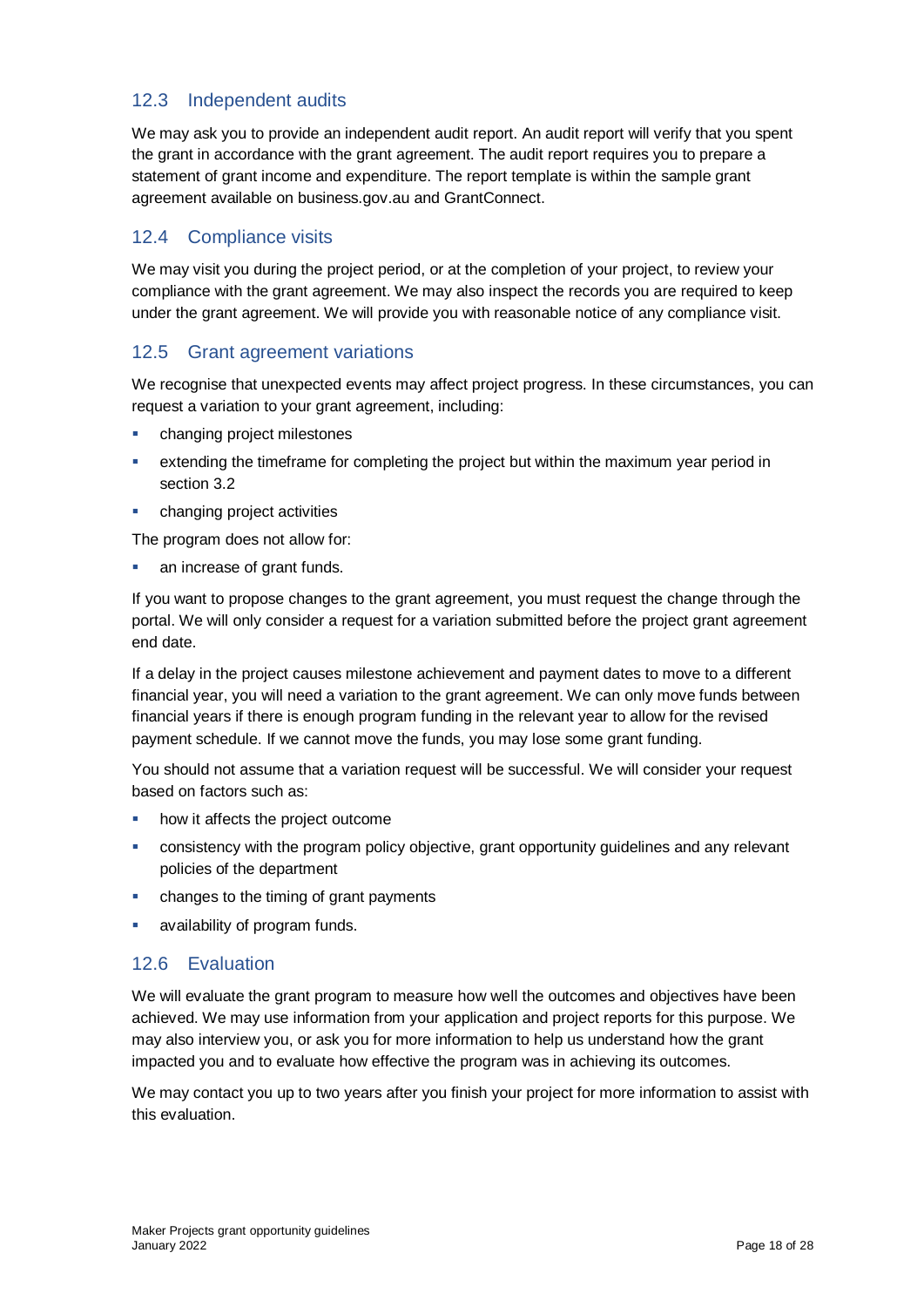### <span id="page-18-0"></span>12.7 Grant acknowledgement

If you make a public statement about a project funded under the program, including in a brochure or publication, you must acknowledge the grant by using the following:

'This project received grant funding from the Australian Government.'

### <span id="page-18-1"></span>**13 Probity**

We will make sure that the grant opportunity process is fair, according to the published guidelines, incorporates appropriate safeguards against fraud, unlawful activities and other inappropriate conduct and is consistent with the CGRGs.

#### <span id="page-18-2"></span>13.1 Conflicts of interest

Any conflicts of interest could affect the performance of the grant opportunity or program. There may be a conflict [of interest,](http://www.apsc.gov.au/publications-and-media/current-publications/aps-values-and-code-of-conduct-in-practice/conflict-of-interest) or perceived conflict of interest, if our staff, any member of a committee or advisor and/or you or any of your personnel:

- has a professional, commercial or personal relationship with a party who is able to influence the application selection process, such as an Australian Government officer or member of an external organisation
- **•** has a relationship with or interest in, an organisation, which is likely to interfere with or restrict the applicants from carrying out the proposed activities fairly and independently or
- has a relationship with, or interest in, an organisation from which they will receive personal gain because the organisation receives a grant under the grant program/ grant opportunity.

As part of your application, we will ask you to declare any perceived or existing conflicts of interests or confirm that, to the best of your knowledge, there is no conflict of interest.

If you later identify an actual, apparent, or perceived conflict of interest, you must inform us in writing immediately.

Conflicts of interest for Australian Government staff are handled as set out in the Australian [Public](https://www.legislation.gov.au/Details/C2019C00057)  [Service Code of Conduct \(Section 13\(7\)\)](https://www.legislation.gov.au/Details/C2019C00057)<sup>6</sup> of the *[Public Service Act 1999](https://www.legislation.gov.au/Details/C2019C00057)* (Cth). Committee members and other officials including the decision maker must also declare any conflicts of interest.

We publish our [conflict of interest policy](https://www.industry.gov.au/data-and-publications/conflict-of-interest-and-insider-trading-policy)<sup>7</sup> on the department's website.

#### <span id="page-18-3"></span>13.2 How we use your information

Unless the information you provide to us is:

- **EXECONFERGIOR CONFIDENT** confidential information as per [13.2.1,](#page-19-0) or
- **Personal information as per [13.2.3,](#page-19-2)**

we may share the information with other government agencies for a relevant Commonwealth purpose such as:

- to improve the effective administration, monitoring and evaluation of Australian Government programs
- for research

l

<sup>6</sup> <https://www.legislation.gov.au/Details/C2019C00057>

<sup>7</sup> <https://www.industry.gov.au/data-and-publications/conflict-of-interest-and-insider-trading-policy>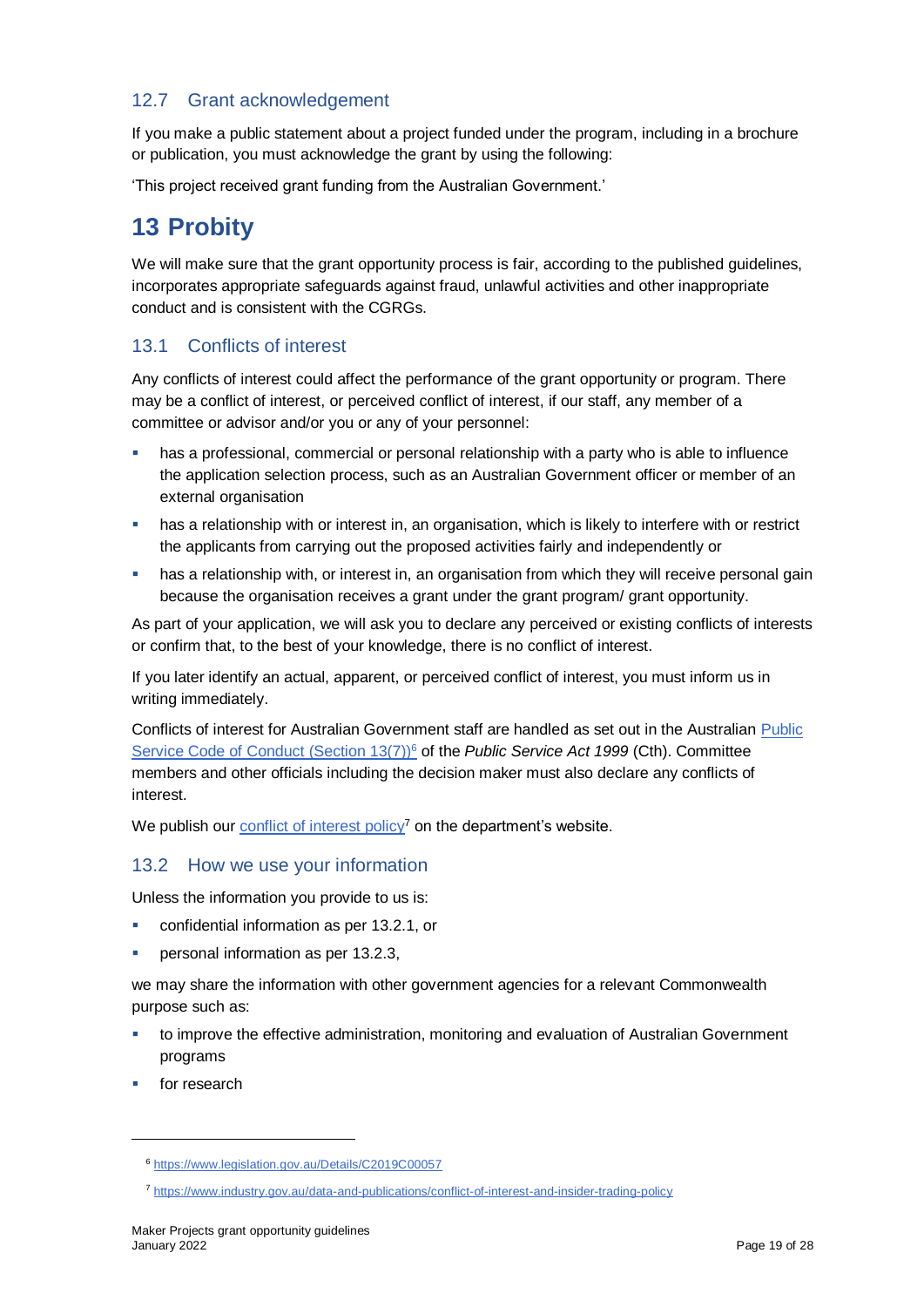to announce the awarding of grants.

#### <span id="page-19-0"></span>13.2.1 How we handle your confidential information

We will treat the information you give us as sensitive and therefore confidential if it meets all of the following conditions:

- you clearly identify the information as confidential and explain why we should treat it as confidential
- the information is commercially sensitive
- disclosing the information would cause unreasonable harm to you or someone else
- you provide the information with an understanding that it will stay confidential.

#### <span id="page-19-1"></span>13.2.2 When we may disclose confidential information

We may disclose confidential information:

- to the committee and our Commonwealth employees and contractors, to help us manage the program effectively
- to the Auditor-General, Ombudsman or Privacy Commissioner
- to the responsible Minister or Assistant Minister
- to a House or a Committee of the Australian Parliament.

We may also disclose confidential information if

- we are required or authorised by law to disclose it
- you agree to the information being disclosed, or
- someone other than us has made the confidential information public.

#### <span id="page-19-2"></span>13.2.3 How we use your personal information

We must treat your personal information according to the Australian Privacy Principles (APPs) and the *Privacy Act 1988* (Cth). This includes letting you know:

- **•** what personal information we collect
- why we collect your personal information
- to whom we give your personal information.

We may give the personal information we collect from you to our employees and contractors, the Committee, and other Commonwealth employees and contractors, so we can:

- manage the program
- research, assess, monitor and analyse our programs and activities.

We, or the Minister, may:

l

- announce the names of successful applicants to the public
- **•** publish personal information on the department's websites.

You may read our **Privacy Policy<sup>8</sup>** on the department's website for more information on:

- what is personal information
- how we collect, use, disclose and store your personal information

<sup>8</sup> https://www.industry.gov.au/data-and-publications/privacy-policy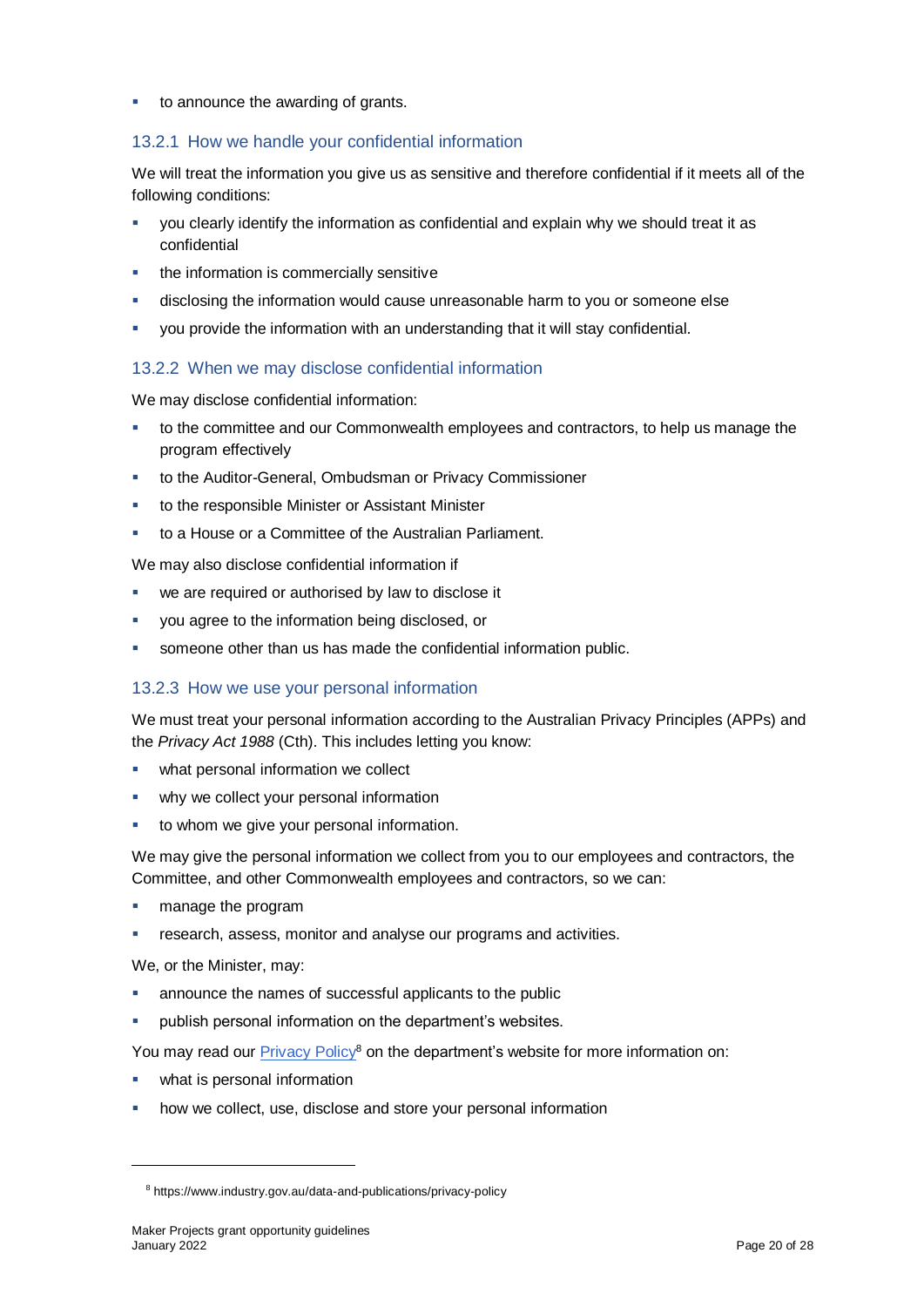**•** how you can access and correct your personal information.

#### <span id="page-20-0"></span>13.2.4 Freedom of information

All documents in the possession of the Australian Government, including those about the program, are subject to the *Freedom of Information Act 1982* (Cth) (FOI Act)*.*

The purpose of the FOI Act is to give members of the public rights of access to information held by the Australian Government and its entities. Under the FOI Act, members of the public can seek access to documents held by the Australian Government. This right of access is limited only by the exceptions and exemptions necessary to protect essential public interests and private and business affairs of persons in respect of whom the information relates.

If someone requests a document under the FOI Act, we will release it (though we may need to consult with you and/or other parties first) unless it meets one of the exemptions set out in the FOI Act.

#### <span id="page-20-1"></span>13.3 Enquiries and feedback

For further information or clarification, you can contact us on 13 28 46 or by [web chat](https://www.business.gov.au/contact-us) or through our [online enquiry form](http://www.business.gov.au/contact-us/Pages/default.aspx) on business.gov.au.

We may publish answers to your questions on our website as Frequently Asked Questions.

Our [Customer Service Charter](https://www.business.gov.au/about/customer-service-charter) is available at [business.gov.au.](http://www.business.gov.au/) We use customer satisfaction surveys to improve our business operations and service.

If you have a complaint, call us on 13 28 46. We will refer your complaint to the appropriate manager.

If you are not satisfied with the way we handle your complaint, you can contact:

Head of Division AusIndustry – Business Services Department of Industry, Science, Energy and Resources GPO Box 2013 CANBERRA ACT 2601

You can also contact the [Commonwealth Ombudsman](http://www.ombudsman.gov.au/)<sup>9</sup> with your complaint (call 1300 362 072). There is no fee for making a complaint, and the Ombudsman may conduct an independent investigation.

l

<sup>9</sup> http://www.ombudsman.gov.au/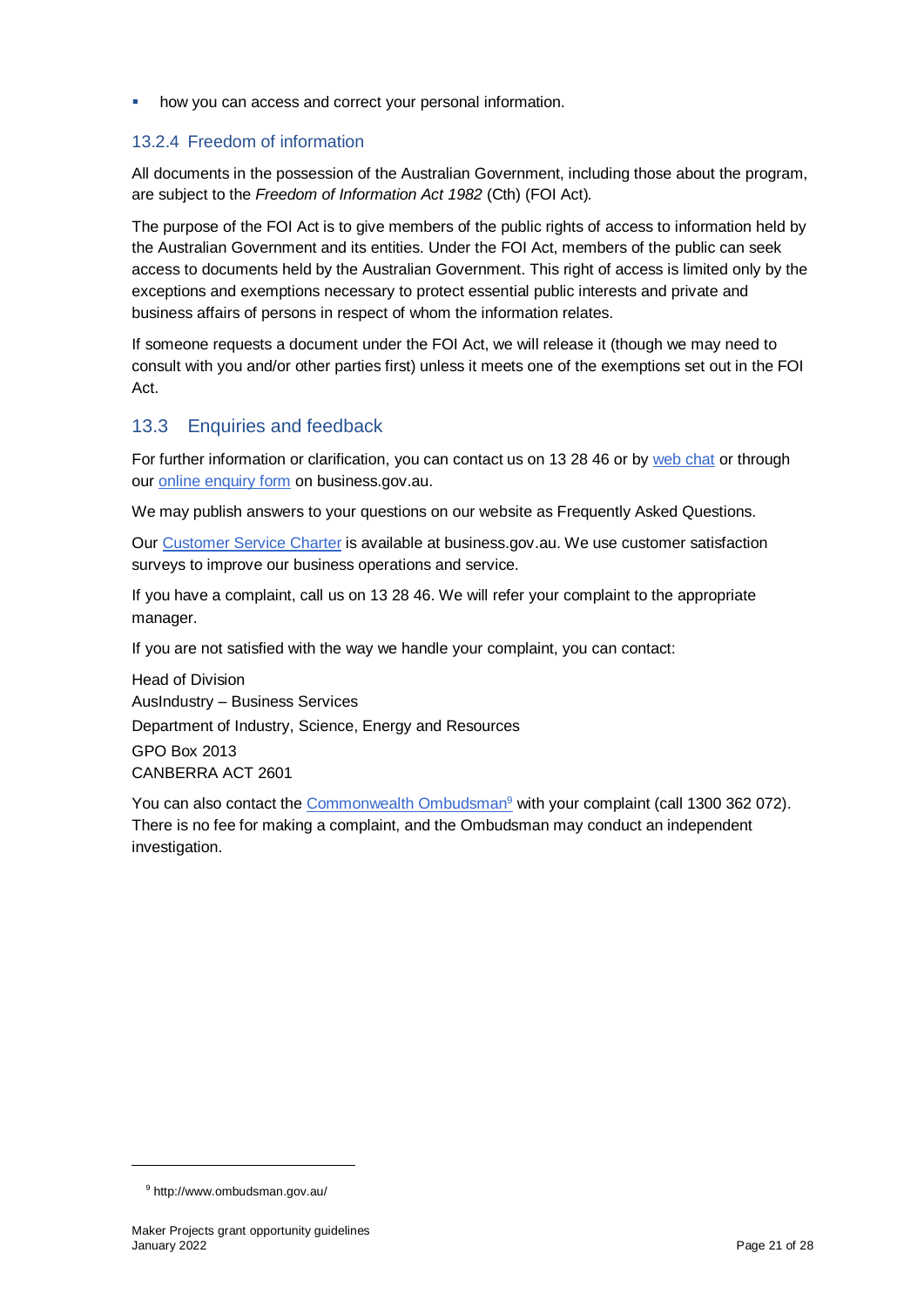# <span id="page-21-0"></span>**14 Glossary**

| <b>Term</b>                  | <b>Definition</b>                                                                                                                                                                        |
|------------------------------|------------------------------------------------------------------------------------------------------------------------------------------------------------------------------------------|
| Application                  | The details that applicants provide in the online portal to<br>apply for funding under the grant opportunity.                                                                            |
| AusIndustry                  | The division of the same name within the department.                                                                                                                                     |
| <b>Business as usual</b>     | Routine or standard functional operations and activities<br>within an organisation prior to execution of grant agreement.                                                                |
| Department                   | The Department of Industry, Science, Energy and<br>Resources.                                                                                                                            |
| Eligible activities          | The activities undertaken by a grantee in relation to a<br>project that are eligible for funding support as set out in 5.1.                                                              |
| Eligible application         | An application or proposal for grant funding under the<br>program that the Program Delegate has determined is<br>eligible for assessment in accordance with these guidelines.            |
| Eligible expenditure         | The expenditure incurred by a grantee on a project and<br>which is eligible for funding support as set out in 5.2.                                                                       |
| Grant agreement              | A legally binding contract between the Commonwealth and<br>a grantee for the grant funding.                                                                                              |
| Grant funding or grant funds | The funding made available by the Commonwealth to<br>grantees under the program.                                                                                                         |
| <b>GrantConnect</b>          | The Australian Government's whole-of-government grants<br>information system, which centralises the publication and<br>reporting of Commonwealth grants in accordance with the<br>CGRGs. |
| Grantee                      | The recipient of grant funding under a grant agreement.                                                                                                                                  |
| Guidelines                   | Guidelines that the Minister gives to the department to<br>provide the framework for the administration of the grant<br>opportunity, as in force from time to time.                      |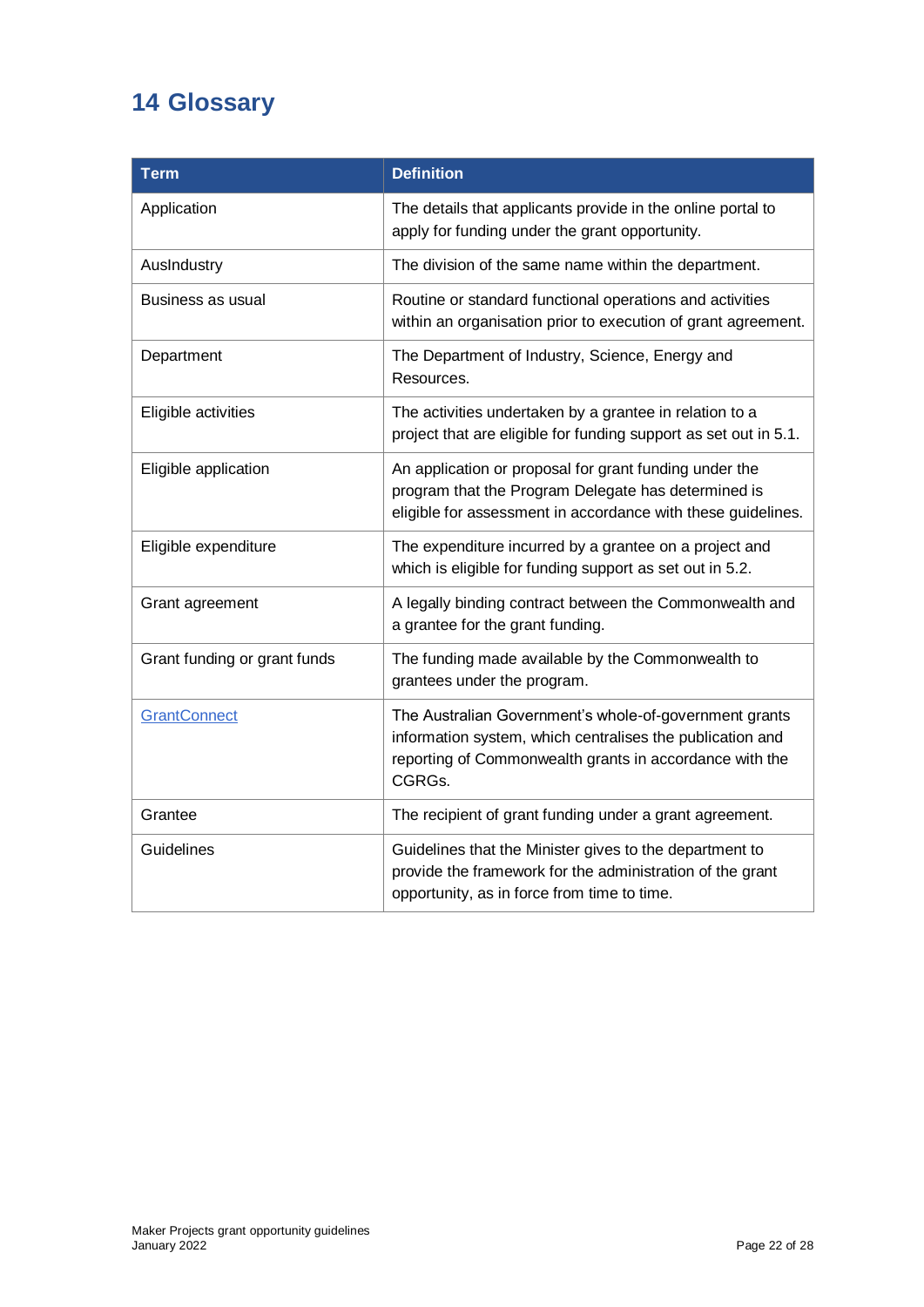| <b>Term</b>                                                                                    | <b>Definition</b>                                                                                                                                                                                                                                                                                                                                                                       |
|------------------------------------------------------------------------------------------------|-----------------------------------------------------------------------------------------------------------------------------------------------------------------------------------------------------------------------------------------------------------------------------------------------------------------------------------------------------------------------------------------|
| In-kind contributions                                                                          | In-kind contributions are non-cash contributions that have a<br>monetary value but that do not involve a payment and could<br>include facilities, equipment and services provided by the<br>grantee or a project partner for project activities from its own<br>resources.                                                                                                              |
|                                                                                                | You need to determine the value of these contributions.<br>They must be realistic, auditable and valued proportionally<br>to their use on the project. For example, you should<br>calculate the in-kind contribution of a capital item by the<br>running costs and the depreciation of the item.                                                                                        |
|                                                                                                | Examples of in-kind contributions from the grantee or a<br>project partner are:                                                                                                                                                                                                                                                                                                         |
|                                                                                                | equipment, technology<br>×                                                                                                                                                                                                                                                                                                                                                              |
|                                                                                                | service fees or of discounted service fees;<br>u.                                                                                                                                                                                                                                                                                                                                       |
|                                                                                                | discount on rent/loan of facilities and equipment;<br>ш                                                                                                                                                                                                                                                                                                                                 |
|                                                                                                | access to intellectual property.<br>ш                                                                                                                                                                                                                                                                                                                                                   |
|                                                                                                | If there is no exchange of money (either by cash or bank<br>transaction) by the grantee or a project partner and only the<br>value or worth of something is given, the contribution is<br>deemed to be in-kind.                                                                                                                                                                         |
| Industry, Innovation and Science<br>Australia                                                  | The statutory board established by the Industry Research<br>and Development Act 1986 (Cth) and named in that Act as<br>Industry, Innovation and Science Australia.                                                                                                                                                                                                                      |
| <b>Maker Projects: Community</b><br><b>STEM Engagement grants</b><br>Committee (the Committee) | The body established by the Program Delegate to consider<br>and assess eligible applications and make<br>recommendations to the Program Delegate for funding<br>under the program.                                                                                                                                                                                                      |
| Minister                                                                                       | The Commonwealth Minister for Science and Technology.                                                                                                                                                                                                                                                                                                                                   |
| Non-income-tax-exempt                                                                          | Not exempt from income tax under Division 50 of the<br>Income Tax Assessment Act 1997 (Cth) or under Division<br>1AB of Part III of the Income Tax Assessment Act 1936<br>(Cth).                                                                                                                                                                                                        |
| Partnership                                                                                    | For the purposes of this grant opportunity, partnership<br>refers to collaboration between organisations towards<br>shared goals. Applicants are not required to set up formal<br>business partnership structures for the program, however,<br>as noted in the assessment criteria you must demonstrate<br>evidence that project partners are committed to the goals of<br>the project. |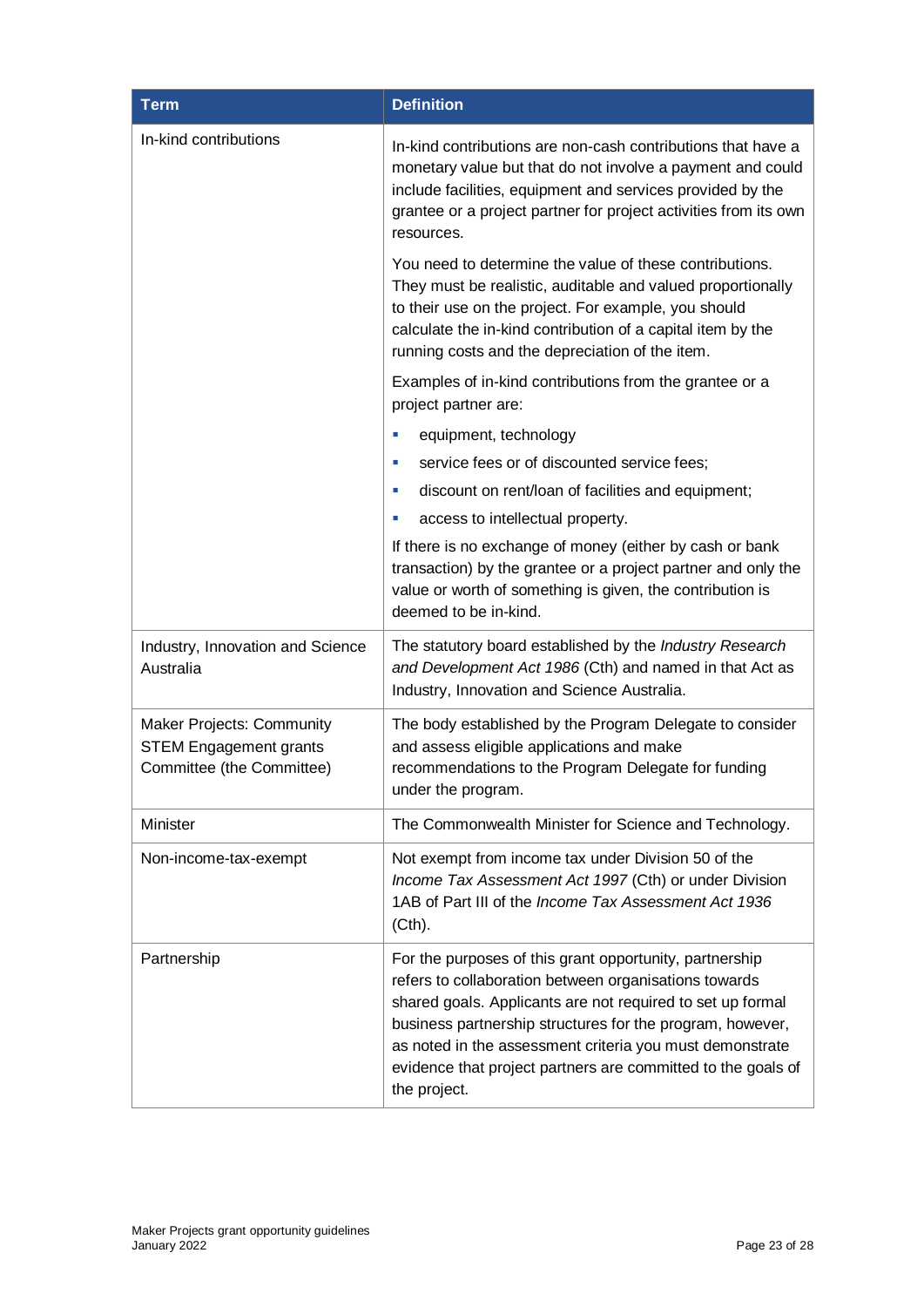| <b>Term</b>                                         | <b>Definition</b>                                                                                                                                                                                                                                   |
|-----------------------------------------------------|-----------------------------------------------------------------------------------------------------------------------------------------------------------------------------------------------------------------------------------------------------|
| Personal information                                | Has the same meaning as in the Privacy Act 1988 (Cth)<br>which is:                                                                                                                                                                                  |
|                                                     | Information or an opinion about an identified individual,<br>or an individual who is reasonably identifiable:                                                                                                                                       |
|                                                     | whether the information or opinion is true or not;<br>а.<br>and<br>whether the information or opinion is recorded in a<br>b.<br>material form or not.                                                                                               |
| Portal                                              | The Department's online platform that allows for account<br>holders to apply and manage a grant or service in a secure<br>online environment.                                                                                                       |
| Priority equity groups                              | Groups defined by the National School Reform Program<br>and Advancing Women in STEM strategy including:                                                                                                                                             |
|                                                     | girls<br>ш                                                                                                                                                                                                                                          |
|                                                     | Aboriginal and/or Torres Strait Islander Peoples                                                                                                                                                                                                    |
|                                                     | people living in regional and rural or remote areas<br>ш                                                                                                                                                                                            |
|                                                     | people with disability                                                                                                                                                                                                                              |
|                                                     | people from educationally disadvantaged<br>ш<br>backgrounds                                                                                                                                                                                         |
| Program delegate                                    | An AusIndustry general manager within the department with<br>responsibility for the program.                                                                                                                                                        |
| Program funding or Program<br>funds                 | The funding made available by the Commonwealth for the<br>program.                                                                                                                                                                                  |
| Project                                             | A project described in an application for grant funding under<br>the program.                                                                                                                                                                       |
| Publicly funded research<br>organisation (PFRO)     | All higher education providers listed at Table A and Table B<br>of the Higher Education Support Act 2003 (Cth) and<br>corporate Commonwealth entities, and state and territory<br>business enterprises which undertake publicly funded<br>research. |
| Regional and rural or remote<br>areas               | Areas as defined by the <b>Australian Standard Geographical</b><br><b>Classification System on the Australian Bureau of Statistics</b><br>website.                                                                                                  |
|                                                     | Primarily, these terms encompass areas outside of the<br>Major Cities of Australia.                                                                                                                                                                 |
| Vocational education and training<br>(VET) provider | Training providers registered by the Australian Skills Quality<br>Authority or a state regulator to deliver vocational education<br>and training services.                                                                                          |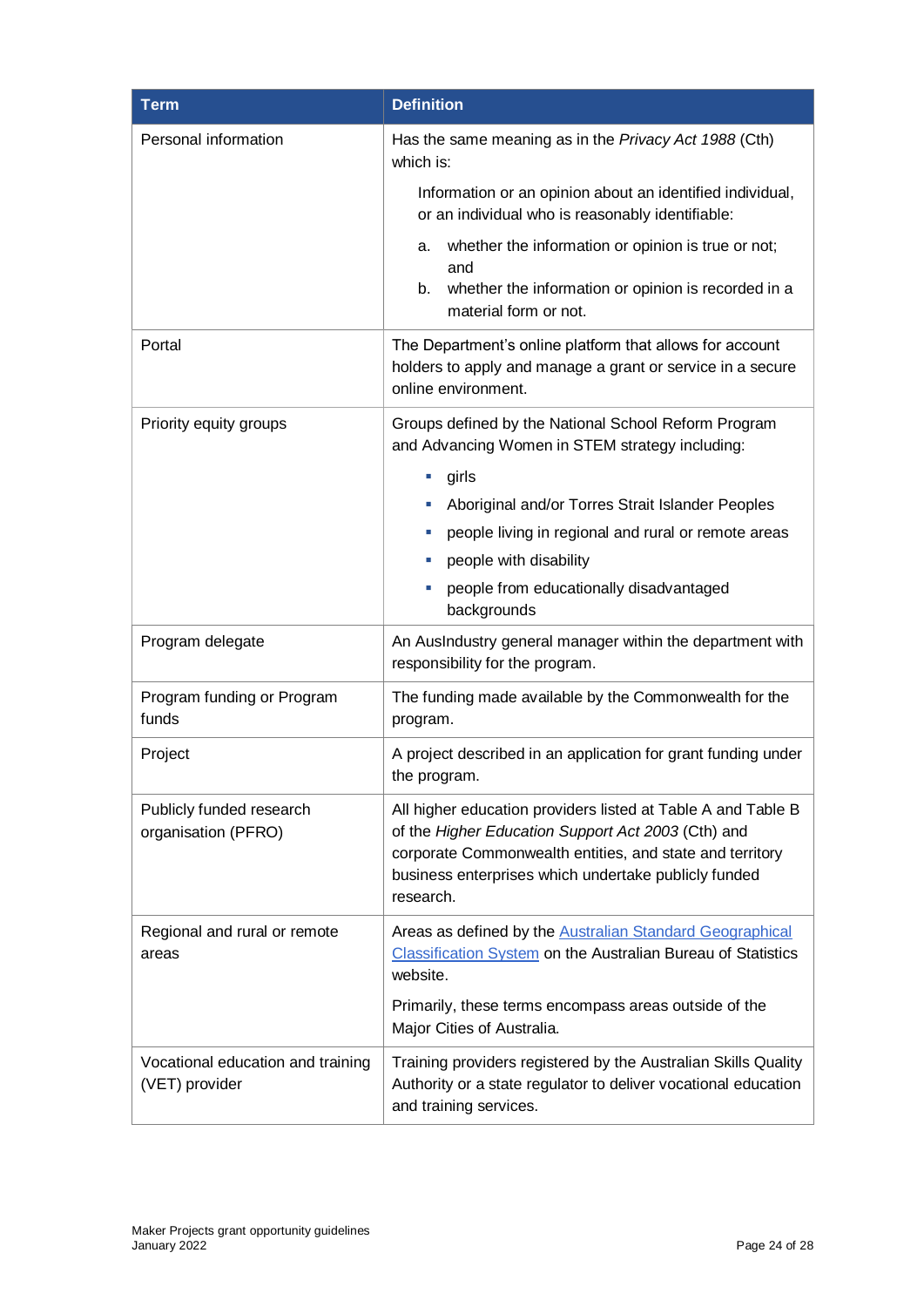# <span id="page-24-0"></span>**Appendix A. Eligible expenditure**

This section provides guidance on the eligibility of expenditure for this grant opportunity.

The Program Delegate makes the final decision on what is eligible expenditure and may give additional guidance on eligible expenditure if required.

To be eligible, expenditure must:

- be incurred by you within the project period
- be a direct cost of the project
- **•** be incurred by you to undertake required project audit activities
- meet the guidelines on eligible expenditure.

#### <span id="page-24-1"></span>How we verify eligible expenditure

If your application is successful, we will ask you to verify the project budget that you provided in your application when we negotiate your grant agreement. You may need to provide evidence such as quotes for major costs.

The grant agreement will include details of the evidence you may need to provide when you achieve certain milestones in your project. This may include evidence related to eligible expenditure.

If requested, you will need to provide the agreed evidence along with your progress reports.

You must keep payment records of all eligible expenditure, and be able to explain how the costs relate to the agreed project activities. At any time, we may ask you to provide records of the expenditure you have paid. If you do not provide these records when requested, the expense may not qualify as eligible expenditure.

We cannot consider any expenditure paid before the project start date as eligible expenditure.

#### <span id="page-24-2"></span>Contract expenditure

Eligible contract expenditure is the cost of any agreed project activities that you contract others to do. These can include contracting:

- another organisation
- an individual who is not an employee, but engaged under a separate contract.

All contractors must have a written contract prior to starting any project work—for example, a formal agreement, letter or purchase order which specifies:

- $\blacksquare$  the nature of the work they perform
- the applicable fees, charges and other costs payable.

Invoices from contractors must contain:

- **a** a detailed description of the nature of the work
- the hours and hourly rates involved
- any specific plant expenses paid.

Invoices must directly relate to the agreed project, and the work must qualify as an eligible expense. The costs must also be reasonable and appropriate for the activities performed.

You must ensure all project contractors keep a record of the costs of their work on the project. We may require you to provide a contractor's records of their costs of doing project work. If you cannot provide these records, the relevant contract expense may not qualify as eligible expenditure.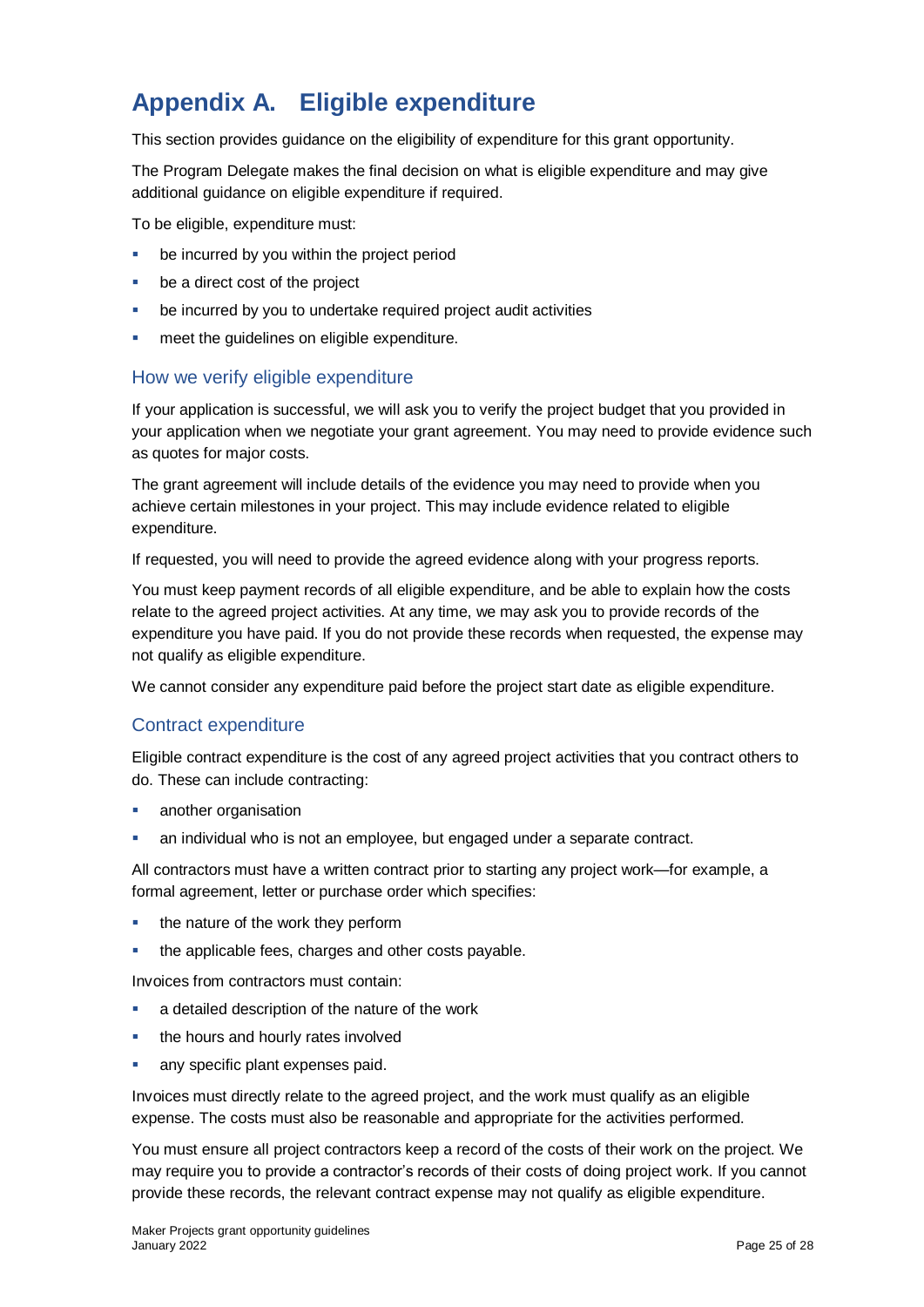### <span id="page-25-0"></span>Domestic travel expenditure

Eligible travel expenditure may include:

**COMET 1** domestic travel limited to the reasonable cost of accommodation and transportation required to conduct agreed project and collaboration activities in Australia

Eligible air transportation is limited to the economy class fare for each sector travelled; where noneconomy class air transport is used only the equivalent of an economy fare for that sector is eligible expenditure. Where non-economy class air transport is used, the grantee will require evidence showing what an economy airfare costs at the time of travel.

Eligible travel costs must not exceed 20% of total project costs except where otherwise approved by the Program Delegate.

#### <span id="page-25-1"></span>Software and ICT hardware

Eligible expenditure for software and ICT hardware:

 the purchase, lease and/or upgrade of software and ICT hardware that will be directly used for eligible project activities.

You may be required to provide evidence to substantiate the requirement for the purchase, lease and/or upgrade of software and ICT hardware for the successful delivery of the project.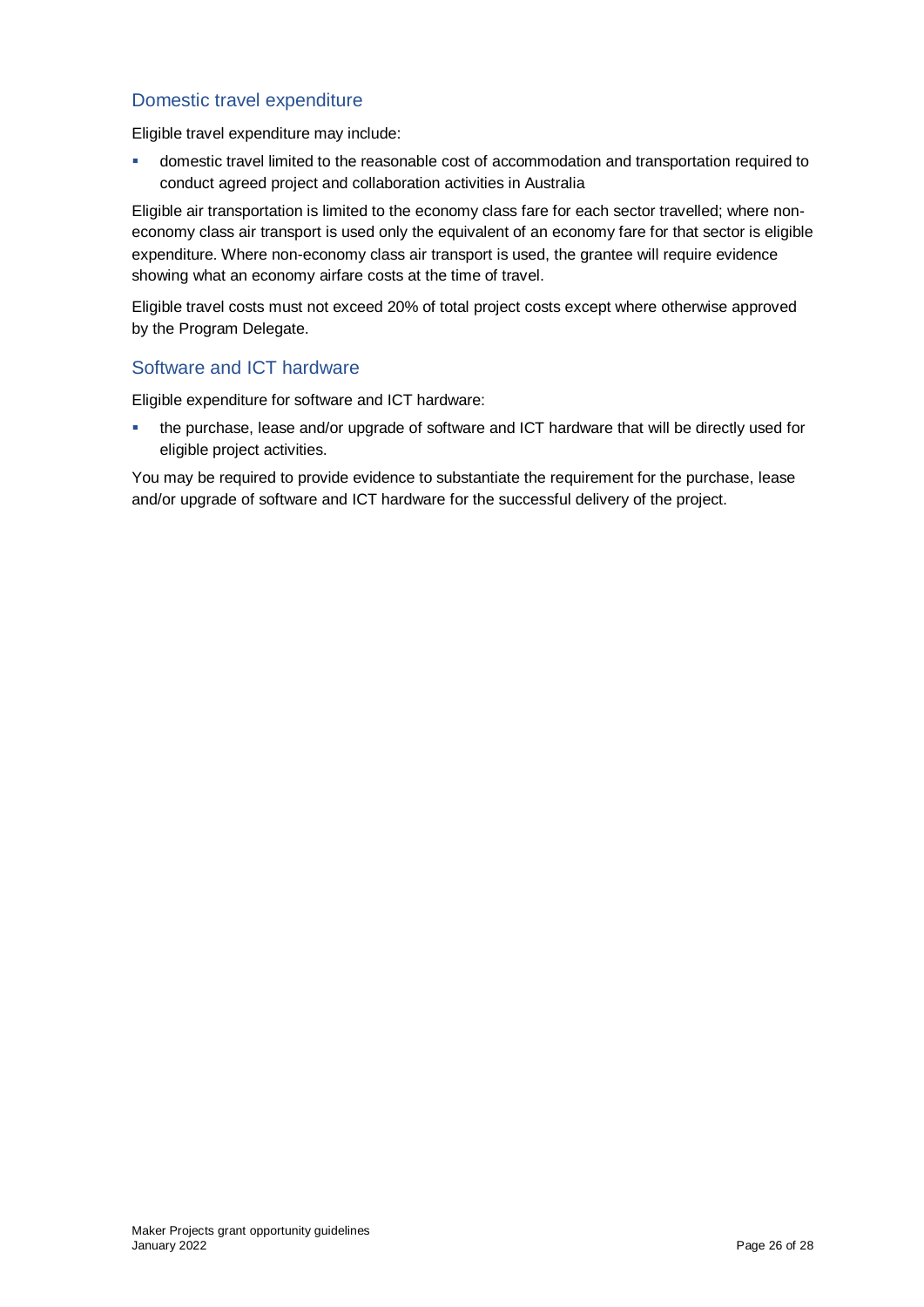# <span id="page-26-0"></span>**Appendix B. Ineligible expenditure**

This section provides guidance on what we consider ineligible expenditure for this grant opportunity.

The Program Delegate may impose additional limitations or exclude other types of expenditure, in addition to the ineligible expenditure listed in these guidelines in a grant agreement or by notice to you.

Examples of ineligible expenditure include:

- training or professional development for event providers
- projects hosted for the primary benefit of a single school for the duration of the project
- salaries and salary related expenses
- purchase or leasing of vehicles
- **infrastructure costs**
- costs incurred prior to execution of the grant agreement
- **F** research not directly supporting eligible activities
- activities, equipment or supplies that are already being supported through other sources
- financing costs, including interest
- capital expenditure for the purchase of assets such as office furniture and equipment, motor vehicles and the construction, renovation or extension of facilities such as buildings and laboratories
- costs involved in the purchase or upgrade/hire of software (including user licences) and ICT hardware (unless it directly relates to the project)
- costs such as rental, renovations and utilities
- non-project-related staff training and development costs
- **EXEDENT** insurance costs (the participants must effect and maintain adequate insurance or similar coverage for any liability arising as a result of its participation in funded activities)
- debt financing
- costs related to obtaining resources used on the project, including interest on loans, job advertising and recruiting, and contract negotiations
- depreciation of plant and equipment beyond the life of the project
- **maintenance costs**
- costs of purchasing, leasing, depreciation of, or development of land
- routine operational expenses, including communications, accommodation, office computing facilities, printing and stationery, postage, legal and accounting fees and bank charges
- costs related to preparing the grant application, preparing any project reports (except costs of independent audit reports we require) and preparing any project variation requests
- **•** overseas travel
- domestic travel costs that exceed 20% of total project costs except where otherwise approved by the Program Delegate.

This list is not exhaustive and applies only to the expenditure of the grant funds. Other costs may be ineligible where we decide that they do not directly support the achievement of the planned outcomes for the project or that they are contrary to the objective of the program.